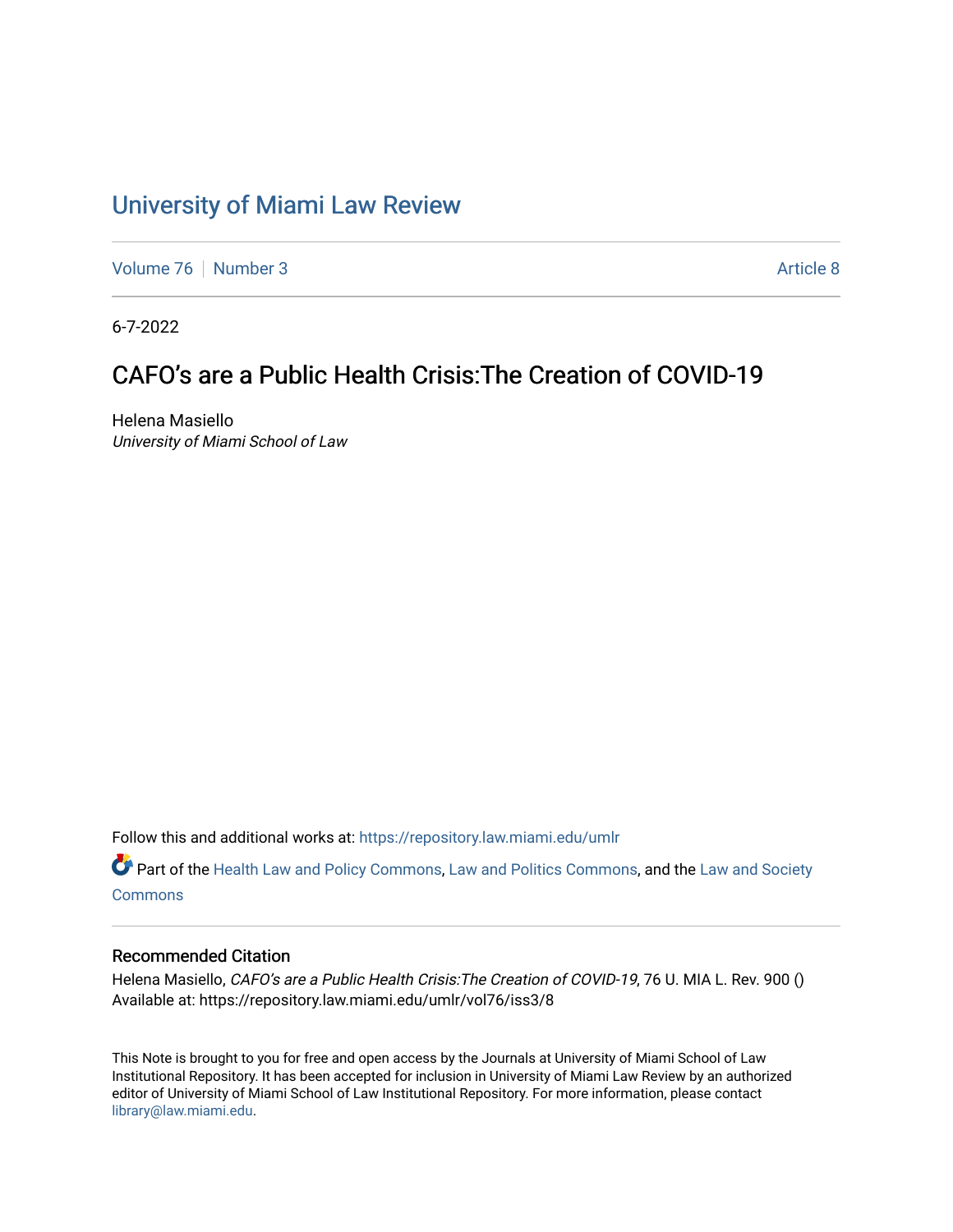## **CAFO's are a Public Health Crisis: The Creation of COVID-19**

HELENA MASIELLO[\\*](#page-1-0)

*Concentrated Animal Feeding Operations ("CAFO's") are largely unregulated by State or Federal Laws in the United States. As a result of this lack of oversight, they are a breeding ground for deadly infectious diseases. The COVID-19 epidemic has demonstrated the threat that diseases pose to the United State like H1N1, SARS, and Ebola. The USDA needs to regulate CAFOs under the mandate given to them by congress in the AHPA to ensure that they are not the epicenter of the next wave of deadly infectious diseases. Scientists have been warning about the disease potential of CAFOs for the last decade, and it is time for policy makers to listen and take action*.

<span id="page-1-0"></span><sup>\*</sup> J.D. 2022, University of Miami School of Law; B.A. 2019, Georgetown University. Thank you so much to Professor Owley, Professor of Law and Faculty Director for the Environmental Law Program at the University of Miami, for all your guidance and support during this writing process.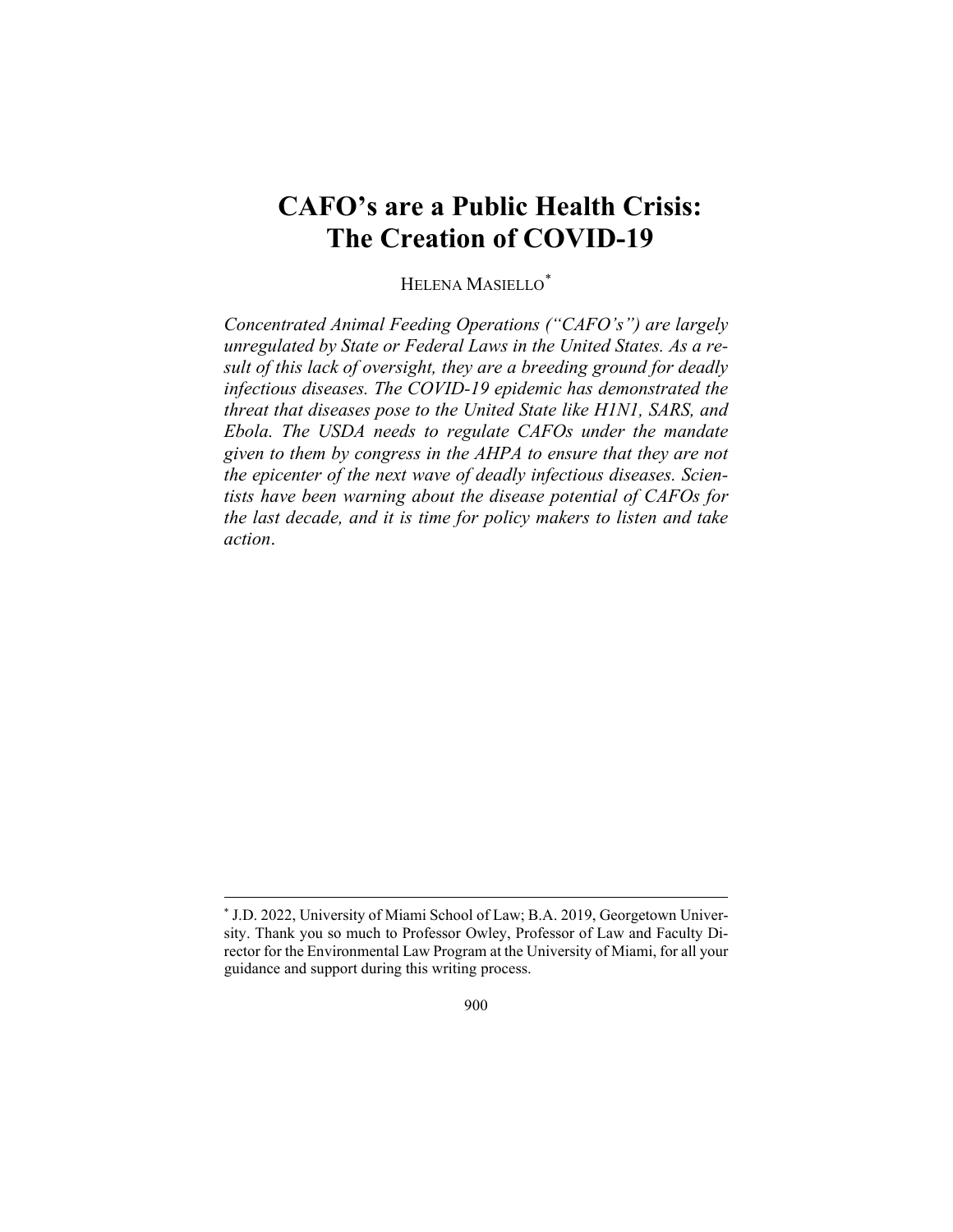2022] *PUBLIC HEALTH CRISIS* 901

|                                                            | .901 |
|------------------------------------------------------------|------|
| A MASSIVE PROBLEM: THE SCOPE OF THE HEALTH THREAT. 903     |      |
|                                                            |      |
| B. How CAFOs Can Spread Infectious Diseases906             |      |
| C. Federal and State Laws for Regulating CAFOs Are         |      |
|                                                            | .909 |
|                                                            |      |
| <b>III. FACTORY FARMING AND THREATS IT PRESENTS TO THE</b> |      |
|                                                            |      |
|                                                            |      |
|                                                            |      |
|                                                            | 923  |
| D. Organic Labels Misleading and Not Enforced              | .924 |
| IV. USDA AND CONGRESS POLICY ON CAFOS NEEDS TO             |      |
|                                                            | .925 |
|                                                            | 928  |

#### **INTRODUCTION**

You might guess the United Stated Department of Agriculture ("USDA") oversees farm animal conditions, but you'd be wrong. The USDA has the ability to regulate farm animal conditions under the Animal Health Protection Act ("AHPA"), but they are not using  $it<sup>1</sup>$  $it<sup>1</sup>$  $it<sup>1</sup>$  Meanwhile, The FDA has minimal authority to regulate animal conditions under the FDCA and PHSA, but regulation isn't sufficiently funded.[2](#page-2-1) This regulatory gap is worrisome because unhealthy farm practices have a direct impact on human health-

<span id="page-2-2"></span><span id="page-2-0"></span><sup>1</sup> *Detection, Control, and Eradication of Diseases and Pests,* 7 U.S.C § 8308(a) (2012) ("The Secretary may carry out operations and measures to detect, control, or eradicate any pest or disease of livestock (including the drawing of blood and diagnostic testing of animals), including animals at a slaughterhouse, stockyard, or other point of concentration.").

<span id="page-2-1"></span><sup>2</sup> *See* Anastasia S. Stathopoulos, Note, *You Are What Your Food Eats: How Regulation of Factory Farm Conditions Could Improve Human Health and Animal Welfare Alike*, 13 N.Y.U. J. LEGIS. & PUB. POL'Y 407, 436–437 (2010); U.S. FOOD & DRUG*,* FDA AT A GLANCE 1 (2020), https://www.fda.gov/media/ 143704/download (the FDA has a discretionary authority because they have a myriad of other responsibilities and a 2020 budget of only about \$5.9 billion).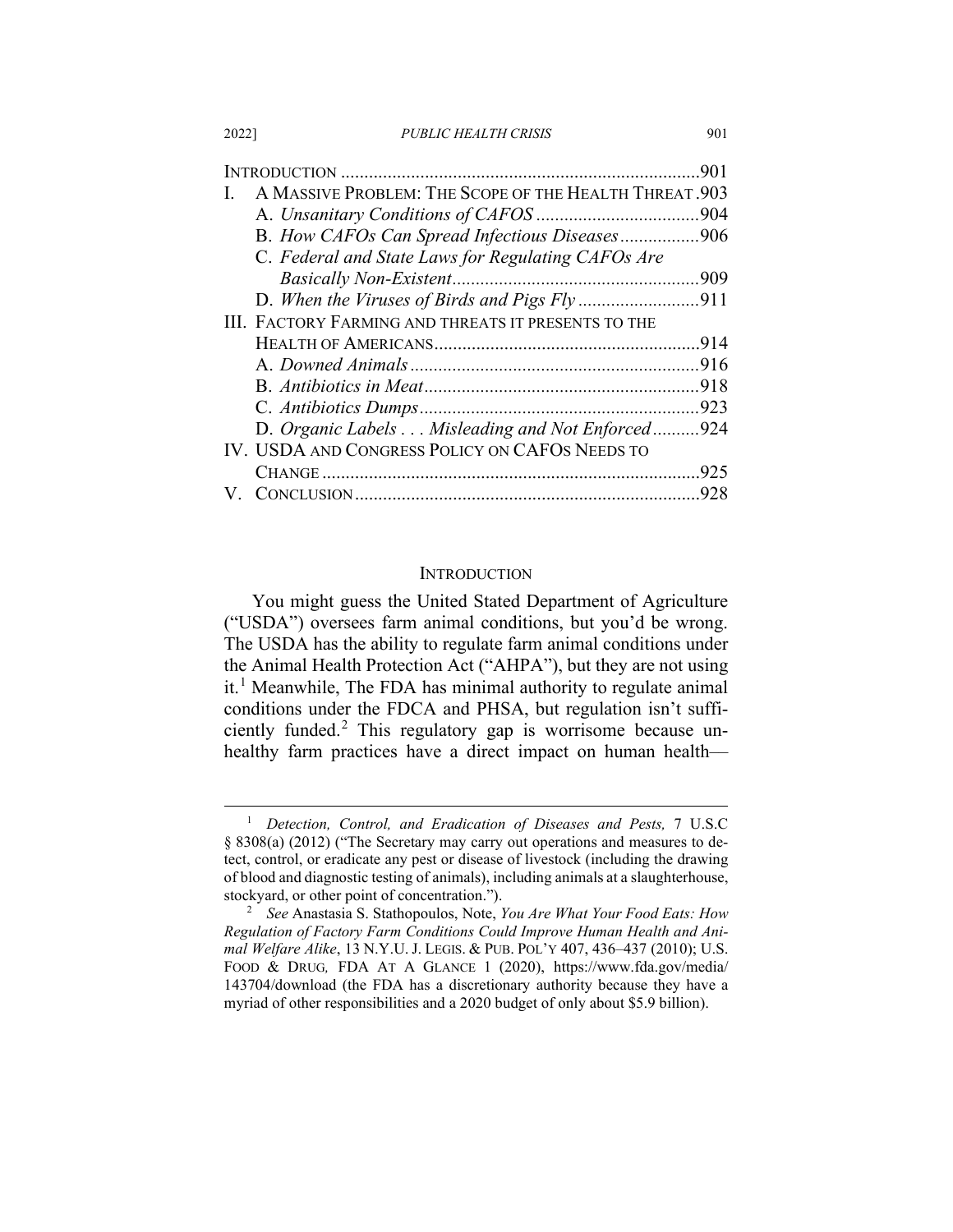factory farms contribute to the spread of zoonotic diseases and antibiotic resistance*.* [3](#page-3-0)

<span id="page-3-6"></span>Concentrated Animal Feeding Operations ("CAFOs") are un-sanitary and create a breeding ground for disease.<sup>[4](#page-3-1)</sup> Studies have found that the densities of animals on factory farms, specifically CAFOs, creates an increase in transmission of zoonotic diseases (diseases in animals) as well as recurrent infections.<sup>[5](#page-3-2)</sup> In factory farms, infectious zoonotic diseases can spread between the domestic animal species, the factory workers, and the rest of the local human population.[6](#page-3-3) Zoonotic diseases can spread from animals to workers through the air, untreated waste, water, and direct contact with bodily fluids.[7](#page-3-4) Additional examples of infectious diseases are H1N1, SARS, and Ebola.

<span id="page-3-8"></span><span id="page-3-7"></span>The H1N1 virus is an example of how CAFOs can create zoonotic diseases that spread to humans. Notably, twenty-five years ago, the transmission of diseases like influenza from chickens was almost non-existent and now serious outbreaks occur in humans every year.[8](#page-3-5) Health experts have warned that if avian influenzas, like H7N9, continue to appear on factory farms they could potentially result in an epidemic that is "much greater than the great pandemic of 1918" that globally killed an estimated 50 million people and was

<span id="page-3-0"></span><sup>3</sup> *See* Stathopoulos, *supra* note [2,](#page-2-2) at 420, 430. Swine Flu in the early 2000s was an infectious disease outbreak that originated in a CAFO.<br><sup>4</sup> Stathopoulos, *supra* not[e 2,](#page-2-2) at 437.<br><sup>5</sup> Rob Wallace et al. *Covid-19 and Circuits of Canital*:

<span id="page-3-2"></span><span id="page-3-1"></span><sup>5</sup> Rob Wallace et al., *Covid-19 and Circuits of Capital: New York to China and Back,* MONTHLY REV. ARCHIVES 7–8 (Mar. 27, 2020), https://fighttowin. noblogs.org/files/2020/06/Rob-Wallace-et-al.-COVID-19-and-Circuits-of-Capit al.pdf.

<span id="page-3-3"></span><sup>6</sup> Roberto Saenz, *Confined Animal Feeding Operations as Amplifiers of Influenza,* VECTOR BORN ZOONOTIC DIS. 1 (2006) ("A mathematical model is used to examine the transmission dynamics of a new influenza virus among three sequentially linked populations: the CAFO species, the CAFO workers (the bridging population), and the rest of the local human population.").

<span id="page-3-4"></span><sup>7</sup> *See* James E. Hollenbeck, *Interaction of the Role of Concentrated Animal Feeding Operations (CAFOs) in Emerging Infectious Diseases (EIDS),* INFECT GENET. EVOL 44–46 (Dec 2, 2015); Zoonotic Diseases, CDC, (Jul. 1, 2021), https://www.cdc.gov/onehealth/basics/zoonotic-diseases.html.

<span id="page-3-5"></span><sup>8</sup> *See also* David Wiebers & Valery Feigin, *What The COVID-19 Crisis Is Telling Humanity*, Neuroepidemiology 1, 2 (June 4, 2020), https://www.ncbi. nlm.nih.gov/pmc/articles/PMC7316645/pdf/ned-0001.pdf.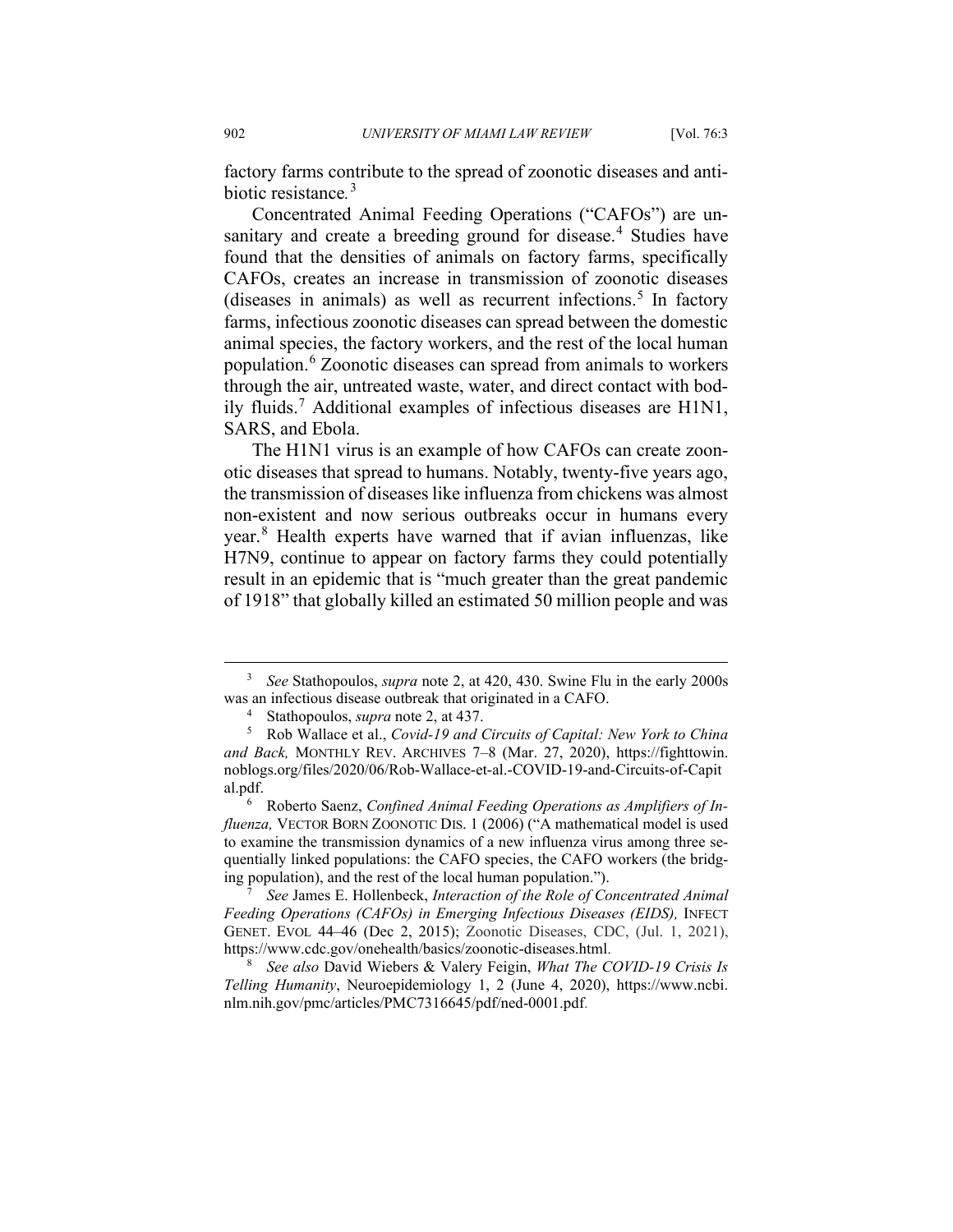more deadly than COVID-19, which as of 2022, has killed almost 1 million people in the United States.<sup>[9](#page-4-0)</sup>

Congress has explicitly acknowledged, in the Animal Health Protection Act ("AHPA"), that infectious diseases in livestock pose a threat to the "health and welfare of the people of the United States," and gave the USDA indirect broad authority to regulate the conditions of factory farms to prevent outbreaks.<sup>[10](#page-4-1)</sup> The USDA has chosen not to use this statutory authority. The unregulated conditions of factory farms have many negative impacts, but this paper will focus on the public health prevention of infectious diseases.

This article argues that factory farming is creating and amplifying infectious diseases like H1N1, with pandemic potential similar to COVID-19 and, therefore, that the USDA needs to regulate factory farms to prevent these outbreaks. Part II addresses the size and scope of the disease health threat that factory farming poses to Americans. Part III discusses more threats it presents to American health like antibiotic resistance. Finally, part IV proposes policy reforms for the USDA going forward.

#### I. A MASSIVE PROBLEM: THE SCOPE OF THE HEALTH THREAT

The large populations and densities of animals on factory farms, known as CAFOs, facilitate greater transmission of diseases in ani-mals as well as recurrent infections.<sup>[11](#page-4-2)</sup> These large facilities provide a unique breeding ground for new infectious diseases because they "provide an unnaturally high concentration of animals with limited air space, and waste removal, which allows for the rapid selection of, amplification, and with the rapid transportation of animals from one site to another, and results in never before spread of zoonotic pathogens on such a large scale."[12](#page-4-3) When animals are confined in circumstances that are different from their natural behavior, viruses

<span id="page-4-0"></span><sup>9</sup> *Id.*; *Trends in Number of COVID-19 Cases and Deaths in the US Reported to CDC, by State/Territory*, CDC, https://covid.cdc.gov/covid-data-tracker/# trends\_dailydeaths (last visited Apr. 12, 2022). <sup>10</sup>  $\frac{7 \text{ U.S.C}}{8308(a)}$  (2012) ("The Secretary may carry out operations and

<span id="page-4-3"></span><span id="page-4-2"></span><span id="page-4-1"></span>measures to detect, control, or eradicate any pest or disease of livestock (including the drawing of blood and diagnostic testing of animals), including animals at a slaughterhouse, stockyard, or other point of concentration.").

<sup>11</sup> *See* Wallace et al., *supra* not[e 5,](#page-3-6) at 8.

<sup>&</sup>lt;sup>12</sup> Hollenbeck, supra note [7,](#page-3-7) at 44–45.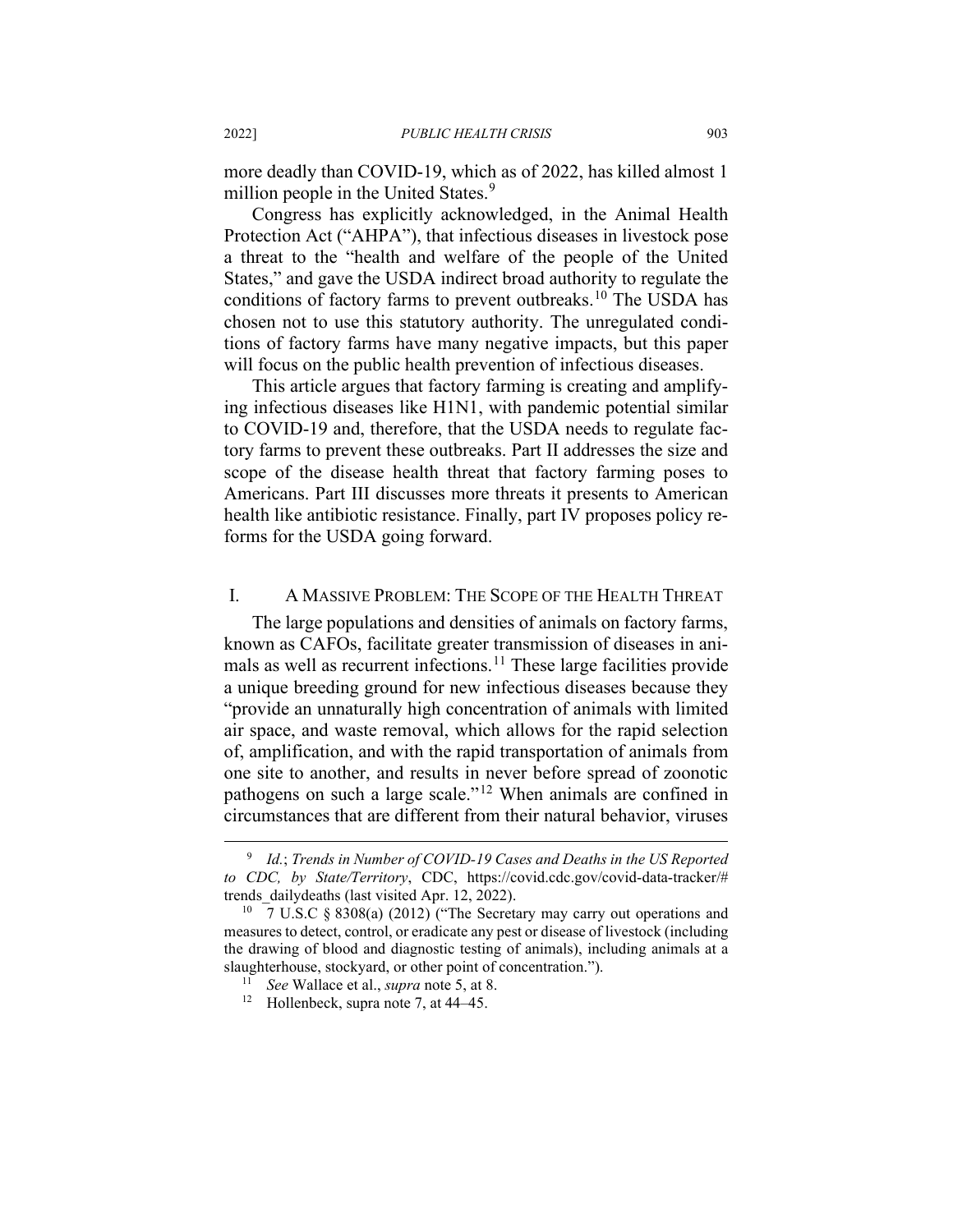can mutate and become novel strains that can survive in other hosts, like humans.<sup>[13](#page-5-0)</sup>

There are thousands of CAFOs in the United States, and each farm has the potential to breed zoonotic diseases.<sup>[14](#page-5-1)</sup> CAFOs in the United States are statutorily defined as a Large Concentrated Animal Feeding Operation (CAFO), a facility that meets at least one of these categories: 700 dairy cows, 1,000 veal calves, 2,500 swine, 500 horses, 10,000 sheep or lambs, 30,000 laying hens or broilers, 125,000 chickens, or 30,000 ducks.<sup>[15](#page-5-2)</sup> Medium CAFOs are defined as factory farms with about half those numbers of animals, and Small CAFOs are factory farms that have fewer number of animals than those designated as medium.<sup>[16](#page-5-3)</sup> These numbers put into perspective the scope of the zoonotic disease threat.

### <span id="page-5-8"></span><span id="page-5-7"></span>A. *Unsanitary Conditions of CAFOS*

CAFOs are unsanitary and create a breeding ground for disease.[17](#page-5-4) CAFOs are industrial facilities that by definition, raise huge numbers of farm animals in intensive confinement.<sup>[18](#page-5-5)</sup> In CAFOs, animals are confined to cages, crates, or crowded pens and common conditions include: overcrowding, rough or abusive handling by workers, indoor confinement with poor air and light, inability to engage in natural behaviors, illness and injuries left untreated, and an overreliance on antibiotics.[19](#page-5-6) It is common to rely on antibiotics to compensate for stressful and unsanitary conditions, and this practice

<sup>13</sup> *Id.*

<span id="page-5-1"></span><span id="page-5-0"></span><sup>14</sup> *See* FOOD & WATER WATCH, FACTORY FARM NATION: 2020 EDITION 1 (2020), https://www.foodandwaterwatch.org/sites/default/files/ib\_2004\_updfac farmmaps-web2.pdf (As of 2020, there are estimated to be about 25,000 factory farms in the U.S.).

<span id="page-5-2"></span><sup>15</sup> Concentrated Animal Feeding Operations, 40 C.F.R. §122.23(b)(4)(i)– (xiii) (2021).

<sup>16</sup> 40 C.F.R. §122.23(b)(6)–(9). 17 Stathopoulos, *supra* not[e 2,](#page-2-2) at 409.

<span id="page-5-6"></span><span id="page-5-5"></span><span id="page-5-4"></span><span id="page-5-3"></span><sup>18</sup> 40 C.F.R. §122.23(b)(4)–(9). 19 *The Problem with Factory Farming,* ASPCA, https://www.aspca.org/protecting-farm-animals/problem-factory-farming (last visited Nov. 18, 2021) ("In polling, 94% of Americans agree that animals raised for food deserve to live free from abuse and cruelty. Yet the majority of the nearly 10 billion land-based animals," do not live this way).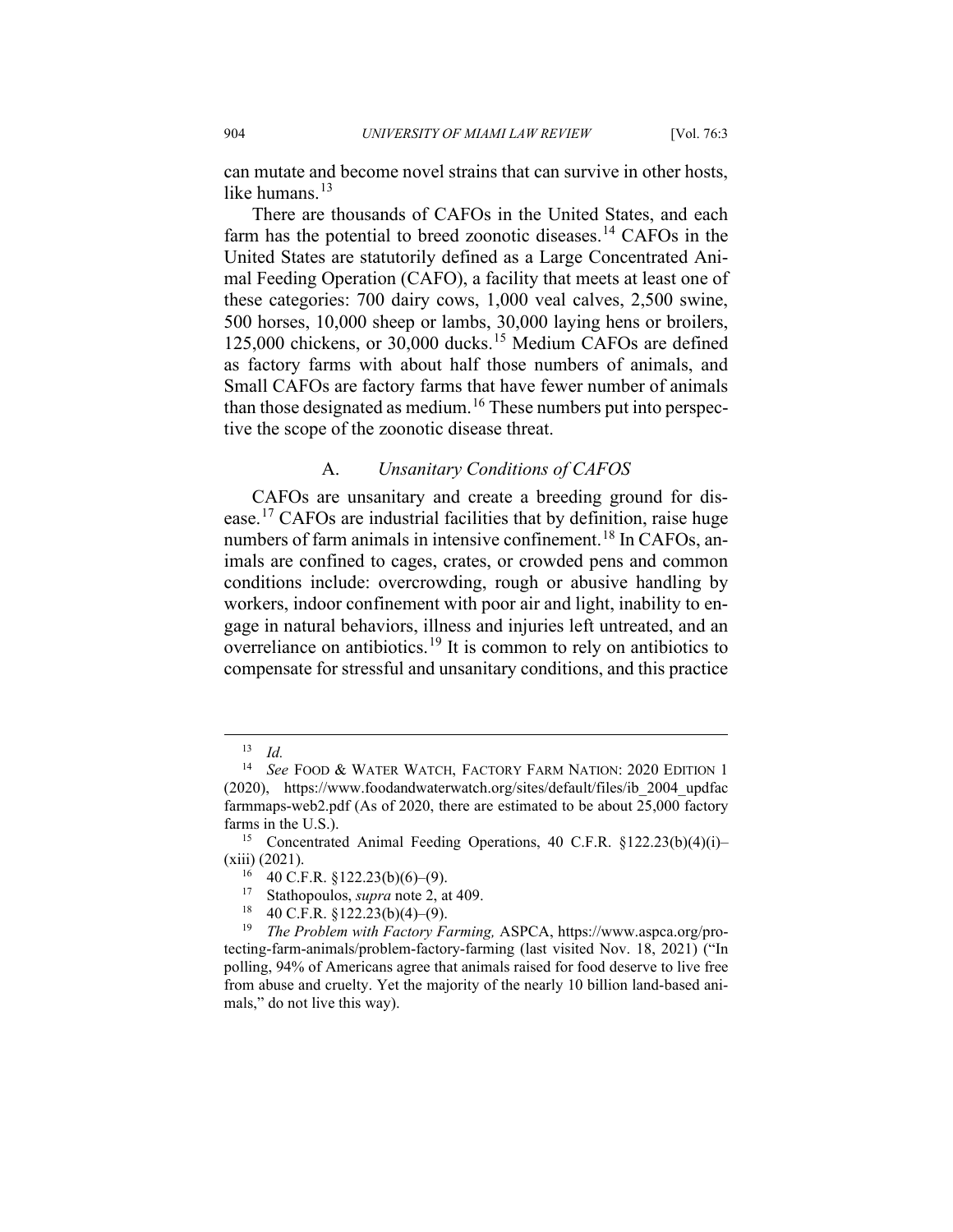has a direct and harmful impact not only on animal health, but also on human health.[20](#page-6-0)

There are approximately  $25,000$  CAFOs in the United States,  $21$ and in 2019, the USDA collected data and found that 99% of US farmed animals live in  $CAFOs.<sup>22</sup>$  $CAFOs.<sup>22</sup>$  $CAFOs.<sup>22</sup>$  The scope of the risk of infectious disease outbreaks from CAFOs is massive, America's factory farms currently contain 1.6 billion animals.<sup>[23](#page-6-3)</sup> Notably, government agencies have not published an up to date count on exactly how many CAFOs exist nationwide.<sup>[24](#page-6-4)</sup> Since 2012, CAFOs have increased by fourteen percent, adding 190 million animals to factory farms.<sup>[25](#page-6-5)</sup> In contrast, smaller-run farming operations have decreased by fifteen percent throughout that same period.<sup>[26](#page-6-6)</sup>

A high output of industrial production within CAFOs has created a continually renewing supply of diseases at regional levels and within farms.<sup>[27](#page-6-7)</sup> Housing lots of animals together actually rewards strains of diseases that can burn through the animals fastest.<sup>[28](#page-6-8)</sup> Since humans are animals as well, we are creating conditions for pathogens that will burn through  $\mu$ s the fastest.<sup>[29](#page-6-9)</sup> Unlike smaller farms,

<span id="page-6-0"></span><sup>20</sup> *Id.*; *see* Mackenzie Aime, *The Next Pandemic Could Come From A US Factory Farm, FOOD & WATER WATCH (May 2, 2020) ("70 percent of the total* volume of medically important antibiotics in the US are sold for animal agriculture." As a result of this overuse, "rise of drug-resistant superbugs, MRSA for example, puts our collective public health at risk and could have dire consequences in future pandemics, especially those that have bacterial complications like pneumonia.").

<span id="page-6-1"></span><sup>21</sup> FACTORY FARM NATION, *supra* note [14,](#page-5-7) at 1 (as of 2020, there are estimated to be about 25,000 factory farms in the U.S.).

<span id="page-6-2"></span><sup>22</sup> Jacy Reese Anthis, *U.S. Factory Farming Estimates,* SENTIENCE INSTITUTE (Apr. 11, 2019), https://www.sentienceinstitute.org/us-factory-farming-estimates.

<sup>23</sup> FACTORY FARM NATION, *supra* not[e 14,](#page-5-7) at 1.

<span id="page-6-4"></span><span id="page-6-3"></span><sup>24</sup> REPORT TO CONGRESSIONAL REQUESTERS: CONCENTRATED ANIMAL FEEDING OPERATIONS, GAO (Sept. 2008) https://www.gao.gov/assets/gao-08- 944.pdf (In 2008 the EPA was found to "not have data on the number of and location of CAFOs nationwide," and to this day they have not obtained the information).

<sup>&</sup>lt;sup>25</sup> FACTORY FARM NATION, *supra* not[e 14,](#page-5-7) at 1.

 $rac{26}{27}$  *Id.* 

<sup>&</sup>lt;sup>27</sup> Wallace et al., *supra* note [5,](#page-3-6) at 8.<br><sup>28</sup> *M* 

 $rac{28}{29}$  *Id.* 

<span id="page-6-9"></span><span id="page-6-8"></span><span id="page-6-7"></span><span id="page-6-6"></span><span id="page-6-5"></span><sup>29</sup> *See* Cynthia Schuck-Paim, *Intensive Animal Farming Conditions Are a Major Threat To Global Health,* ANIMALS SENTIENCE 1 (2020),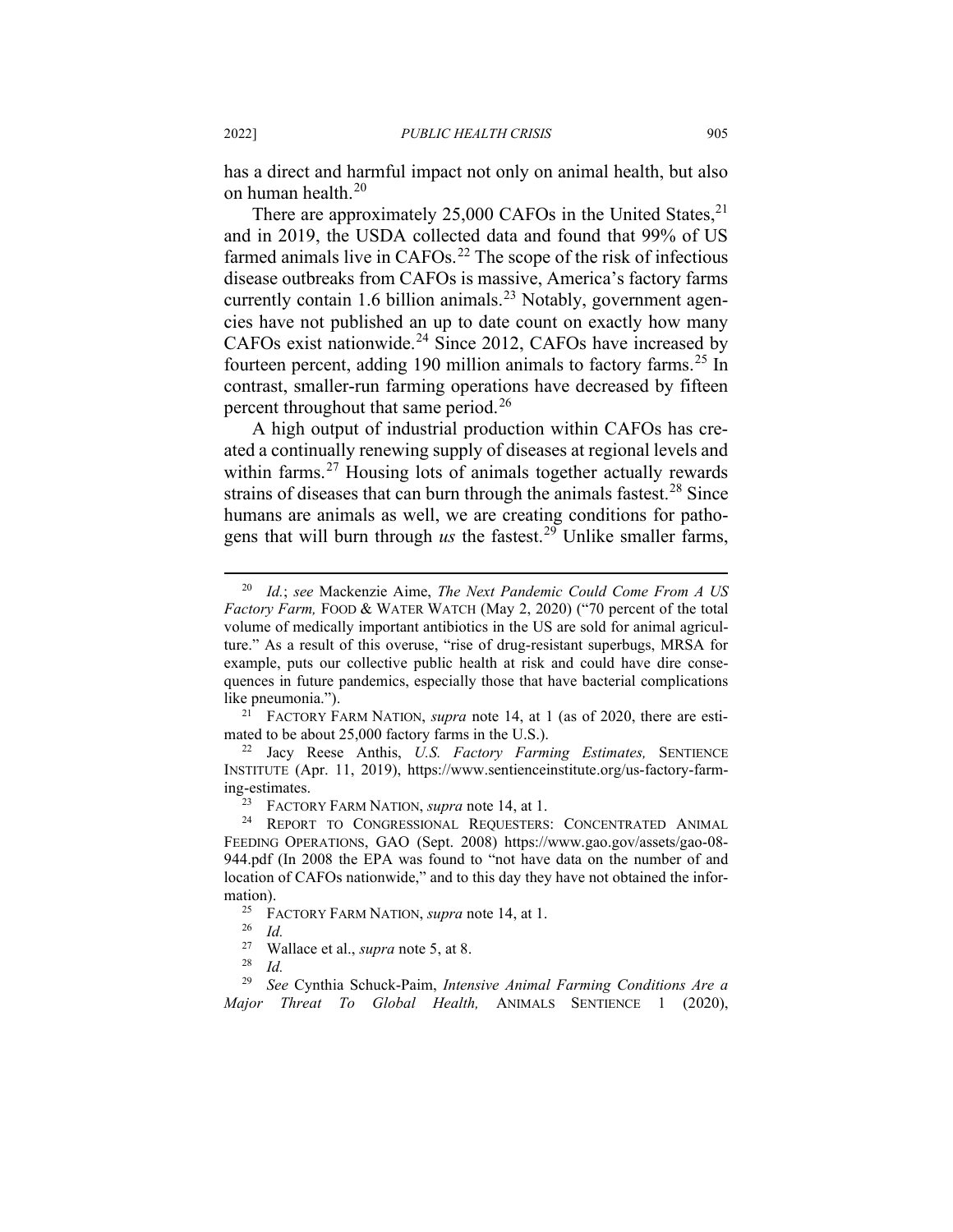CAFOs usually slaughter chickens at only six weeks of age.<sup>[30](#page-7-0)</sup> As a result, pathogens created in CAFOs are more able to survive in robust young immune systems, because they spread in younger and healthier chickens.[31](#page-7-1)

The more animals that are held together in close quarters, the higher the chance that infectious diseases will spread through them and spread to the human workers who handle them; on average, about twenty-five million farm animals are slaughtered every day in the United States.<sup>[32](#page-7-2)</sup> Every day, thousands of farm animals are packed together spreading diseases, but the diseases don't die with their slaughtering, because there is a constant supply of new hosts as animals are continually funneled through factory farms. In CAFOs, with every daily mass slaughter of animals, new diseases are spreading and jumping from one animal to another, like the H1N1 outbreak, and we are creating a world more deadly to humans. Zoonotic diseases are more likely to spread through livestock than wild animals because of the high concentration of animals in a closed space, and human workers interact with them.<sup>[33](#page-7-3)</sup>

CAFOs provide a massive infectious threat, and COVID-19 has demonstrated that such a threat should not be underestimated or ignored.

#### B. *How CAFOs Can Spread Infectious Diseases*

Currently, livestock species take up more biomass than all the other wild animals combined, creating a much larger potential for dangerous animal viruses to spread to humans.<sup>[34](#page-7-4)</sup> There are about 1.7 million undiscovered viruses in animals.<sup>[35](#page-7-5)</sup> Research suggests that:

https://www.wellbeingintlstudiesrepository.org/cgi/viewcontent.cgi?article=163 5&context=animsent.

 $30$  Wallace et al., *supra* note 5, at 8.

 $rac{31}{32}$  *Id.* 

<span id="page-7-2"></span><span id="page-7-1"></span><span id="page-7-0"></span><sup>32</sup> *Id*.; Facts*—Farm Animals,* Animal Matters, http://www.animalmatters. org/facts/farm/#:~:text=Approximately%2025%20million%20farm%20animals, day%20in%20the%20United%20States.&text=Approximately%20nine%20percent%20%E2%80%94%20more%20than,stress%2Dinduced%20disease%20or %20injury (last visited Nov. 18, 2021).

Schuck-Paim, *supra* note 29, at 1.

<sup>34</sup> *Id.*

<span id="page-7-5"></span><span id="page-7-4"></span><span id="page-7-3"></span><sup>35</sup> *See also* Sophie Attwood & Cother Hajat, *How Will the Covid-19 Pandemic Shape the Future of Meat Consumption?*, 23 CAMBRIDGE CORE 3116, 3116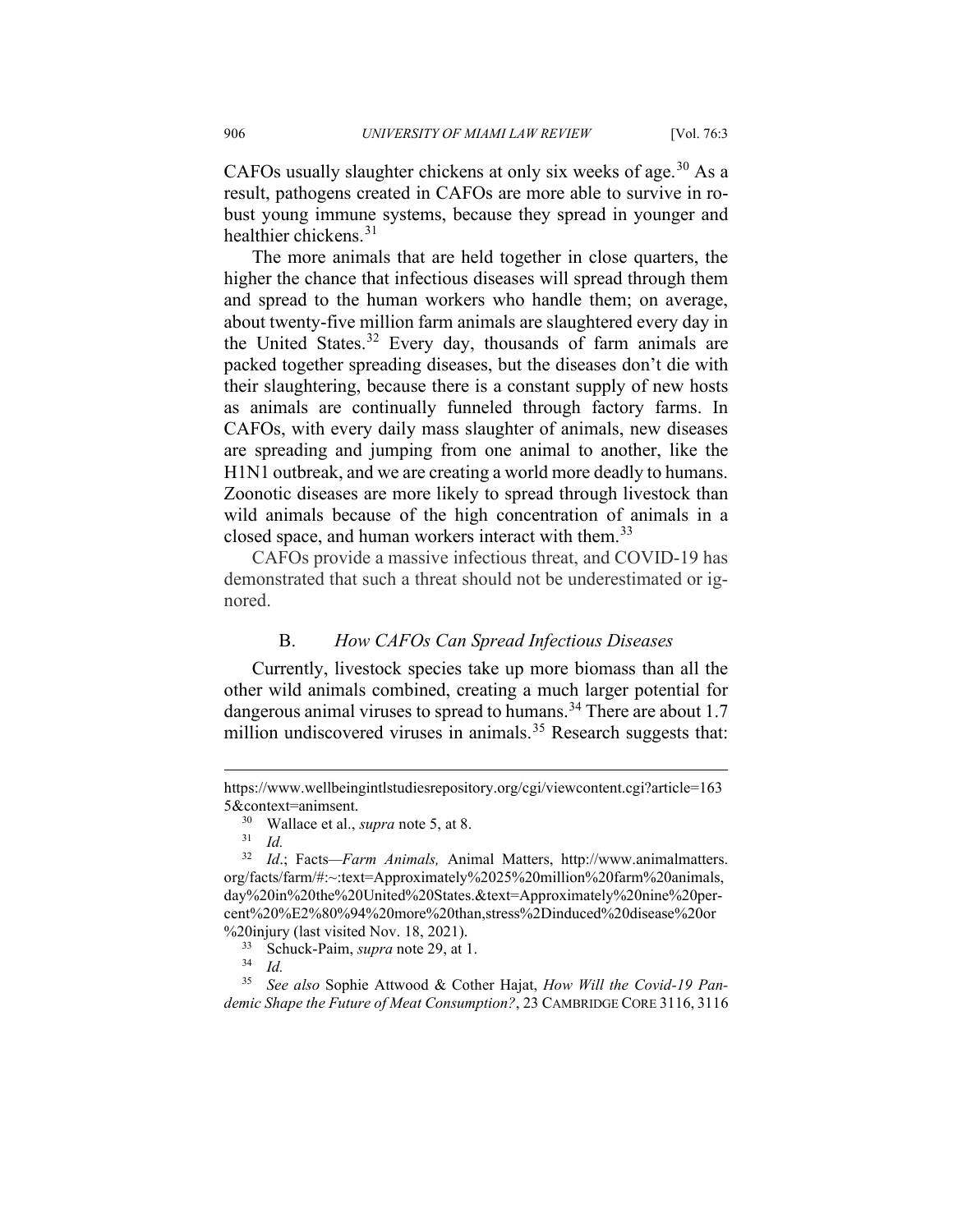(1) novel infectious diseases created in CAFOs can spread to the workers; (2) in a process called amplification, CAFOs can make existing infectious diseases worse; and (3) viruses can spread from CAFOs to workers or surrounding communities through contaminated meat, air, water, and odors. [36](#page-8-0)

First, research shows that CAFOs can create breeding grounds where viruses can spillover from animals to humans; one recent model based on data from hog farms shows that "workers at these facilities, being in close proximity to animals and thus at increased risk of contracting a virus, can be a "bridging population for transmission of diseases from pigs to humans." $\frac{37}{27}$  $\frac{37}{27}$  $\frac{37}{27}$  The study suggests, that if CAFO workers made up fifteen to forty-five percent of a given community, which is common in some rural areas–human influenza cases in that community could increase by forty-two to eighty-six percent.<sup>[38](#page-8-2)</sup> Specifically, multiple studies have confirmed that the exposure of factory farm workers to pigs increases the risk of swine influenza infection in humans.<sup>[39](#page-8-3)</sup>

Second, the spread between factory farm animals and humans does not just start as an origin of zoonotic viruses. Factory farms can amplify existing viruses and make epidemics worse through a process called amplification. [40](#page-8-4) Specifically, "[a]mplification occurs if the size of the epidemic in humans is increased due to transmission of the influenza virus into the CAFO species which leads to an epidemic in the CAFO species, and subsequent transmission back to the local human population."[41](#page-8-5) This means that CAFO workers can become sick with infectious diseases that originate outside their jobs, and then when they interact directly or indirectly with animals in the CAFOs, they can spread the disease through the animal

<sup>(</sup>Aug. 12, 2020), https://www.cambridge.org/core/journals/public-health-nutrition/article/how-will-the-covid19-pandemic-shape-the-future-of-meat-consumption/1E58577A80363EF5DD3AE7E2C47ED860.

<span id="page-8-3"></span><span id="page-8-2"></span><span id="page-8-1"></span><span id="page-8-0"></span><sup>&</sup>lt;sup>36</sup> *See infra* Part II, III.<br><sup>37</sup> Saenz, *supra* note 6, at 1; Matt Wellington, *Factory Farms a Pandemic in the Making,* U.S. PIRG (Apr. 24, 2020) https://uspirg.org/blogs/blog/usp/factoryfarms-pandemic-making.

Saenz, *supra* note 6, at 1.

<sup>39</sup> *Id.* at 2; *see also* Schuck-Paim, *supra* note 29, at 1.

<span id="page-8-5"></span><span id="page-8-4"></span> $\frac{40}{41}$  *Id.* 

<sup>41</sup> *Id.*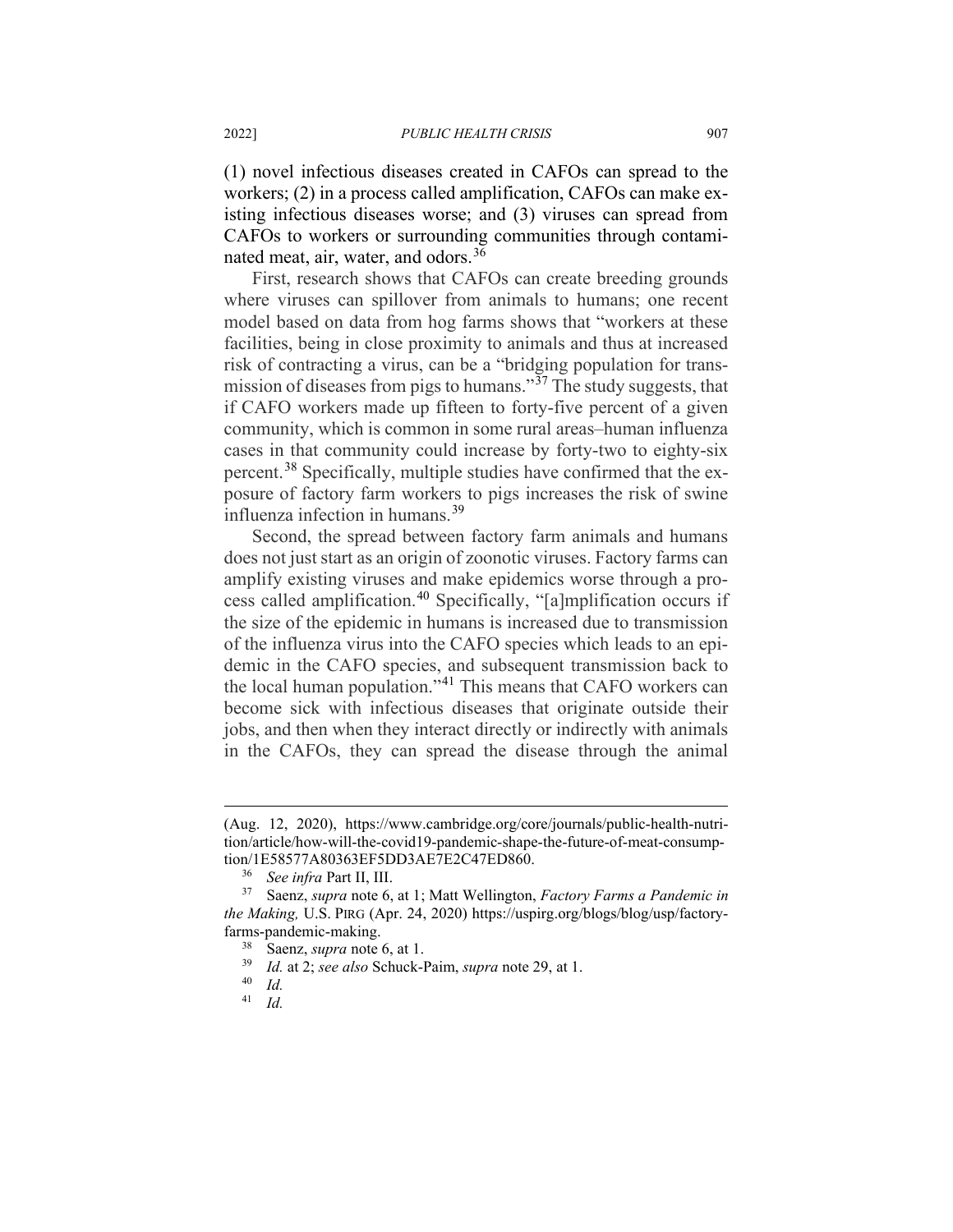species, which gives it a chance to mutate and become worse and then re-infect the workers with a more dangerous strain of the disease.[42](#page-9-0)

Third, zoonotic diseases can spread from animals to workers or neighboring populations through diseased meat, air, untreated waste, and direct contact with bodily fluids.<sup>[43](#page-9-1)</sup> The Center for Disease Control ("CDC") states that zoonotic spread between animals and people when factory workers touch animals on CAFOs because contact with saliva, blood, urine, mucous, feces, or other body fluids of an infected animal can infect humans.<sup>[44](#page-9-2)</sup> CAFO workers are also particularly susceptible to zoonotic diseases because they can spread through indirect contact––contact with areas where animals live and roam, or objects or surfaces that have been contaminated with germs.<sup>[45](#page-9-3)</sup> Factory workers and neighboring human populations are susceptible to infectious diseases that breed in CAFOs that can spread by vector borne emissions (contact with a tick, mosquitos, or flea), foodborne emissions (eating contaminated undercooked meat), and waterborne emissions (drinking or coming into contact with water that has been contaminated with the feces of infected animals). [46](#page-9-4)

Additionally, CAFOs produce dust which can contain disease particles that make neighboring human communities sick.<sup>[47](#page-9-5)</sup> Dust from CAFOs have been found to contain biologically active organisms such as bacteria, and this dust has proven to pose a health hazard.[48](#page-9-6) In 2015, a study of swine CAFOs found that twenty percent of the workers suffered from Organic Dust Toxic Syndrome ("ODTS").[49](#page-9-7) ODTS is an acute influenza-like illness that occurs after four to six hours of intense exposure to agricultural dust. The airborne emissions from CAFOs act as vectors for airborne viruses and as one scientist put it, "with so many swine and poultry CAFOs

<span id="page-9-0"></span> $\frac{42}{43}$  *See id.*<br> $\frac{43}{566}$  H<sub>c</sub>

<span id="page-9-1"></span><sup>43</sup> *See* Hollenbeck, *supra* note [7,](#page-3-7) 44–45; Zoonotic Diseases, *supra* note 7.

<span id="page-9-3"></span><span id="page-9-2"></span><sup>&</sup>lt;sup>44</sup> Zoonotic Diseases, *supra* note 7.<br><sup>45</sup> Hollenbeck, *supra* note 7, at 45

<sup>45</sup> Hollenbeck, *supra* note 7, at 45.

<span id="page-9-4"></span><sup>46</sup> *See* Zoonotic Diseases, *supra* note 7; *See* Hollenbeck, *supra* note [7,](#page-3-7) at 45.

<sup>&</sup>lt;sup>47</sup> Hollenbeck, *supra* not[e 7,](#page-3-7) at 45.

<span id="page-9-7"></span><span id="page-9-6"></span><span id="page-9-5"></span> $\frac{48}{49}$  *Id.* 

*Id.*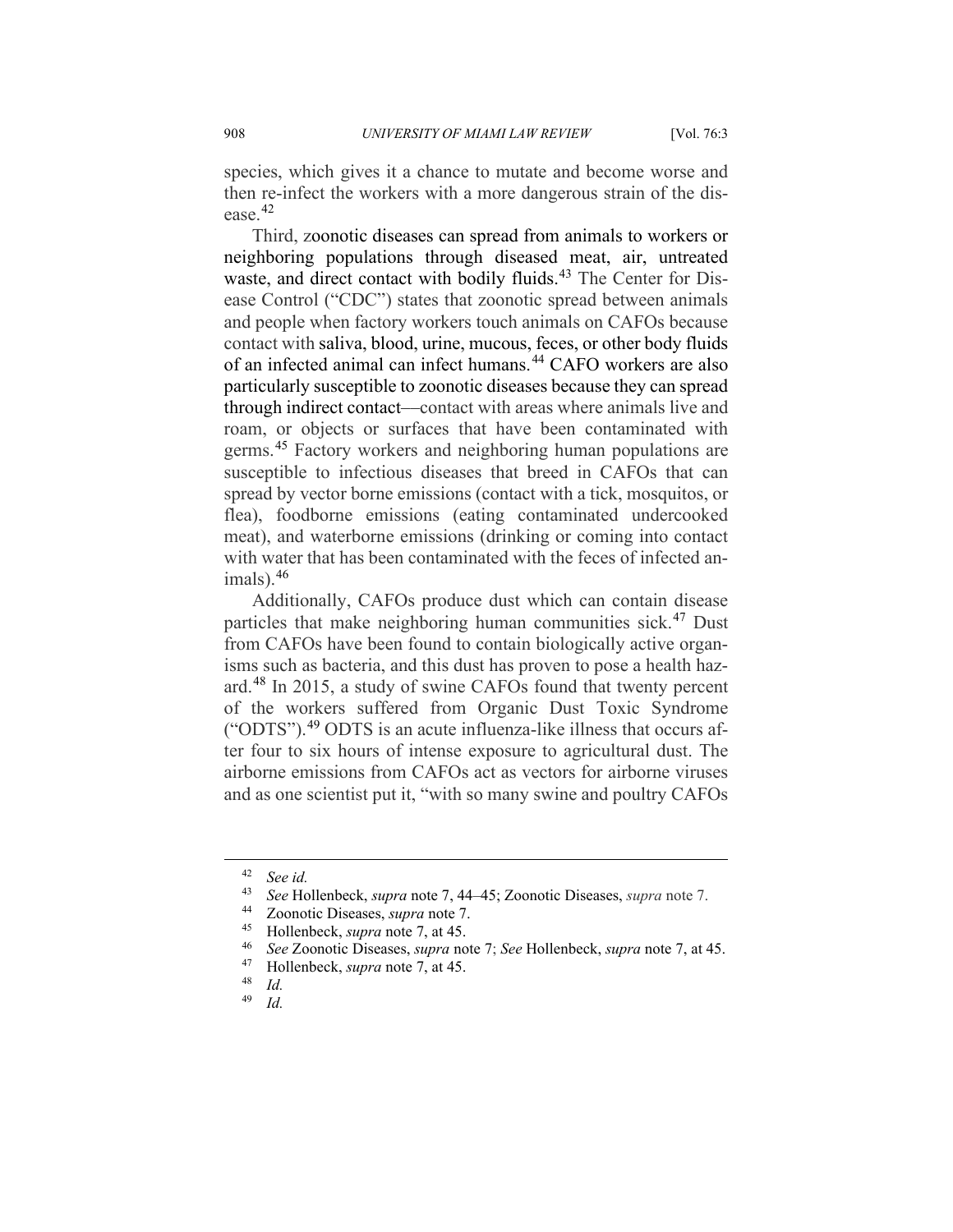in proximity, the acceleration of the mixing and assortment of influ-enza viruses is unfathomable."<sup>[50](#page-10-0)</sup>

With multiple points of transmission, CAFOs pose an infectious disease threat to human communities.

## C. *Federal and State Laws for Regulating CAFOs Are Basically Non-Existent*

With the high infectious disease threat from the crowded and unsanitary condition of animals on CAFOs you would assume that federal laws in the United States would regulate the conditions of farm animals, but few laws regulate standards of care. The Federal Animal Welfare Act–a law that provides minimum standards of care for dogs and cats–exempts farm animals.[51](#page-10-1) In fact, *no* federal laws are specifically tailored to protect animals on farms.<sup>[52](#page-10-2)</sup>

The Humane Methods of Slaughter Act is one of the few federal laws that regulates the slaughtering of livestock, not conditions on the farm before slaughtering, but it excludes poultry which accounts for 98% of animals raised for food.<sup>[53](#page-10-3)</sup> There are no rules about slaughtering chickens. This regulatory hole is a problem because if the conditions of farm animals on CAFOs are not regulated, their zoonotic infectious threat will continue to pose a risk to the health of humans.

Congress knows factory farms are a major disease threat to humans because Congress passed the Animal Health Protection Act ("AHPA"), to prevent and control livestock diseases and pests, and it gives the USDA indirect authority to regulate the conditions of animals on farms.<sup>[54](#page-10-4)</sup> Congress plainly stated in the AHPA that "the prevention, detection, control, and eradication of diseases and pests

<sup>50</sup> *Id.*

<span id="page-10-1"></span><span id="page-10-0"></span><sup>51</sup> *See Humane Method of Slaughter Act,* 7 U.S.C. § 1902 (2018) (humane slaughter laws are limited to "cattle, calves, horses, mules, sheep, swine, and other livestock" and, has not been interpreted to include poultry); *see also* Clay v. N.Y. Cent. R. Co., 224 A.D. 508, 511-512 (App. Div. 1928) (holding that the Twenty-Eight Hour Law applies only to "cattle, sheep, swine, and other animals" but does not apply to poultry); *see also* The Problem with Factory Farming, *supra* not[e 19.](#page-5-8)

<span id="page-10-2"></span><sup>&</sup>lt;sup>52</sup> *Id.* There are federal animal cruelty acts, but they precisely *exclude* poultry.<br>There are no laws protecting chickens as a result.

<span id="page-10-4"></span><span id="page-10-3"></span> $53$  7 U.S.C. § 1902 (Cattle, sheep, swine, goats, horses, mules, and other equines, but not poultry are regulated).

<sup>54</sup> 7 U.S.C § 8308(a) (2012).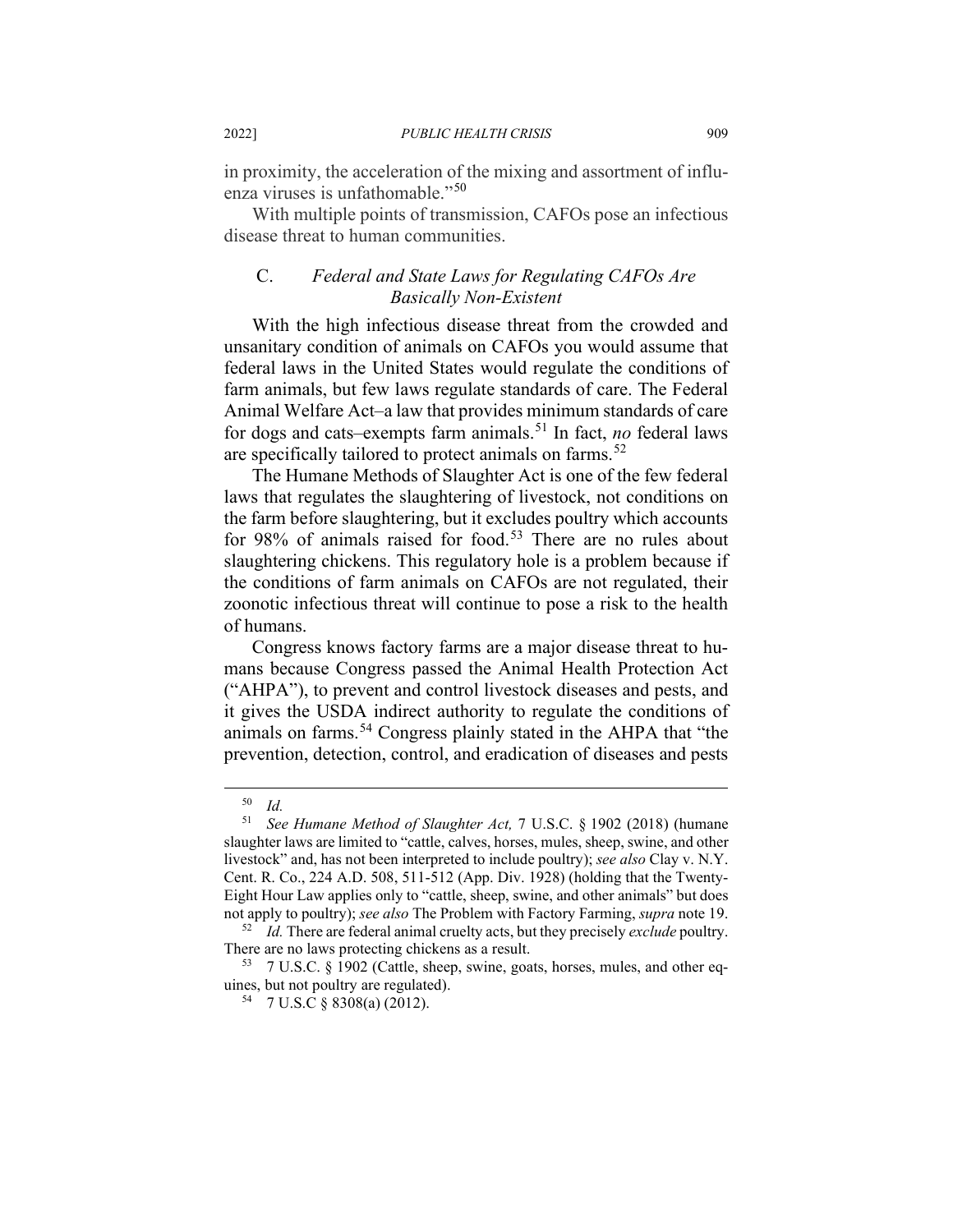of animals are essential to protect animal health and the health and welfare of the people of the United States."<sup>[55](#page-11-0)</sup> As a result of the infectious health threat to both animals and humans, the AHPA gives the USDA broad authority to "carry out operations and measures to detect, control, or eradicate any pest or disease of livestock, including animals at slaughterhouse, stockyard, or other point concentra- $\text{tion}$ ."[56](#page-11-1)

Congress was clear in the language of the AHPA that the threat of livestock diseases posed a threat to the health and welfare of the people of the United States, and, yet, the USDA has not used this authority to regulate farm conditions.<sup>[57](#page-11-2)</sup> On the USDA's website, on April 28, 2020, they answered the question–why doesn't the USDA do more to protect the welfare of farm animals?<sup>[58](#page-11-3)</sup> The USDA answered by deflecting the problem and said that the "primary authority for regulating CAFOs rests with State and local governments . . . congressional action would be required to modify the Animal Welfare Act ("AWA") to include Federal regulation of animals in CAFOs."[59](#page-11-4) The USDA failed to acknowledge that Congress gave them statutory authority under the AHPA. The USDA deflects the regulation of animal conditions on factory farms, even though Con-gress gave them authority to regulate livestock to prevent diseases.<sup>[60](#page-11-5)</sup>

The treatment of animals on factory farms directly affects the health and welfare of humans, however, the USDA attempts to separate the two issues and deflect regulatory authority to state and local governments. This deflection is putting Americans at risk, because a majority of states expressly *exempt* farm animals from anti-

<sup>55</sup> 7 U.S.C § 8301(1) (2012).

<sup>56</sup> 7 U.S.C § 8308(a) (2012).

<span id="page-11-2"></span><span id="page-11-1"></span><span id="page-11-0"></span><sup>57</sup> *Detection, Control, and Eradication of Diseases and Pests,* 7 U.S.C § 8308(a) (2012) ("The Secretary may carry out operations and measures to detect, control, or eradicate any pest or disease of livestock (including the drawing of blood and diagnostic testing of animals), including animals at a slaughterhouse, stockyard, or other point of concentration.").

<span id="page-11-3"></span><sup>58</sup> *See* 7 U.S.C § 8308(a) (2012) (Congress has explicitly acknowledged, in the Animal Health Protection Act ("AHPA"), that infectious diseases in livestock pose a threat to the "health and welfare of the people of the United States."). *AskUSDA,* USDA (Apr. 28, 2020), https://ask.usda.gov/s/article/Why-doesnt-the-United-States-Department-of-Agriculture-do-more-to-protect-the-welfare-offarm-animals.

<sup>59</sup> *Id.*

<span id="page-11-5"></span><span id="page-11-4"></span><sup>60</sup> 7 U.S.C § 8308.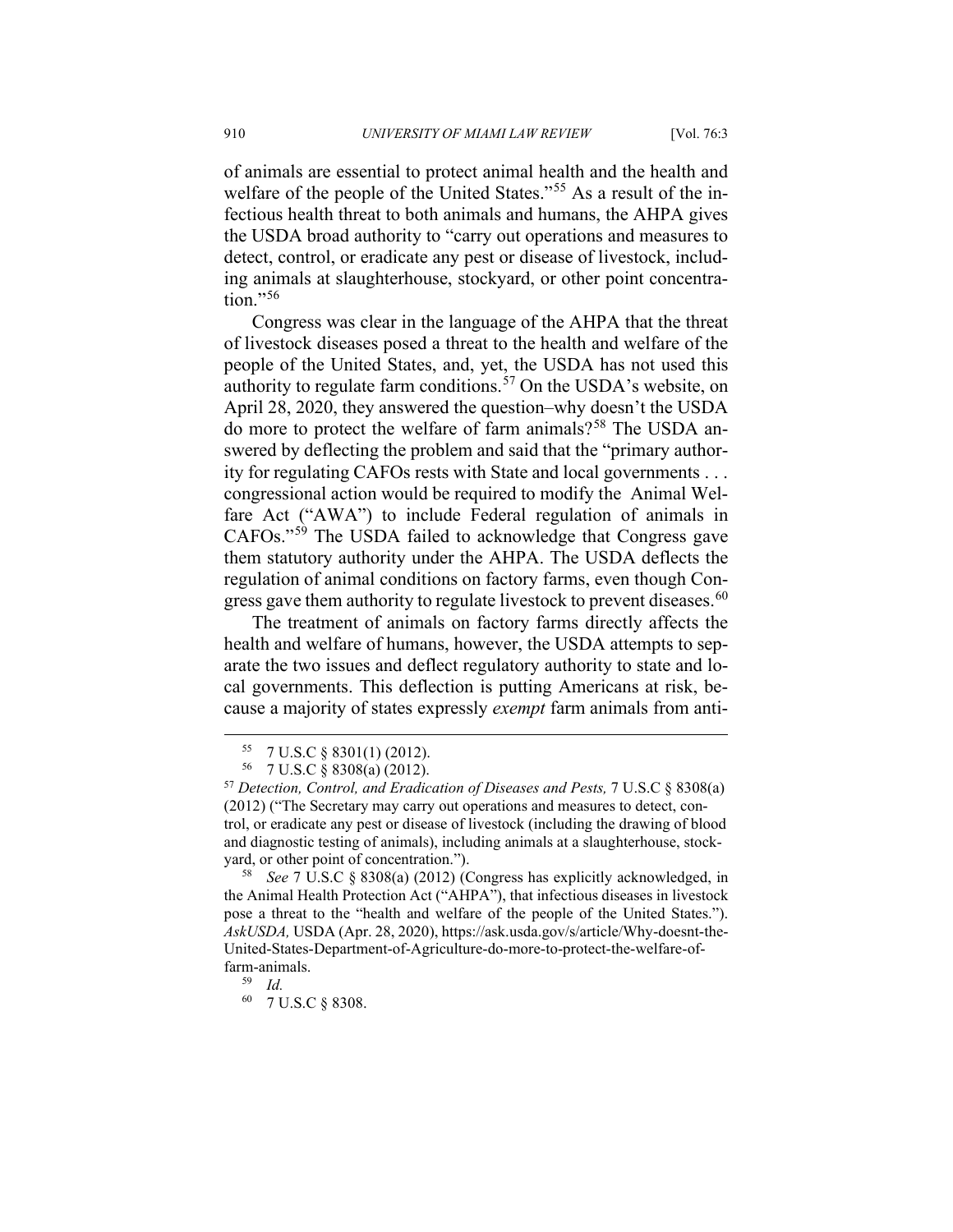cruelty provisions, which would alleviate the conditions that create diseases.<sup>[61](#page-12-0)</sup> In fact, rather than reform, anti-whistleblower bills are popping up across the country, making it illegal to document and report animal abuse.<sup> $62$ </sup> Importantly, animals are not the only victims of these inhumane conditions; general consumer health, rural communities, farmers, workers, the environment, and the public's health are all being harmed by the intensive farming systems used on fac-tory farms.<sup>[63](#page-12-2)</sup>

## D. *When the Viruses of Birds and Pigs Fly*

The scope of the danger presented by Congressional failure, and the USDA's failure to regulate CAFOs and the factory farming industry, can be seen in outbreaks of bird and pig flus. CAFOs are breeding grounds for emerging infectious diseases ("EID"), defined by scientists as an infectious disease which has become more dangerous following its first introduction into a new host population or it is introduced into an existing host population in a new environ-ment.<sup>[64](#page-12-3)</sup> Examples of EIDs include H1N1, SARS, and Ebola.

From April 12, 2009, to April 10, 2010, the CDC estimated that in the United States there were 60.8 million cases of H1N1, 274,304 hospitalizations, and 12,469 deaths due to the virus.<sup>[65](#page-12-4)</sup> Worldwide, the CDC estimates that the H1N1 disease has killed between 151,700 and 575,400 people. [66](#page-12-5) The H1N1 outbreak showed that pigs can not only cause avian, swine, and human influenza viruses, but

<span id="page-12-1"></span><span id="page-12-0"></span><sup>61</sup> *What is Ag-Gag Legislation?*, APSCA, https://www.aspca.org/improvinglaws-animals/public-policy/what-ag-gag-legislation (last visited Nov. 18, 2021).

<sup>62</sup> *Id; see e.g.,* ARK. CODE ANN. §16-118-112 (2018). 63 *See Id.*

<sup>&</sup>lt;sup>64</sup> Saenz, *supra* note 6.<br><sup>65</sup> 2009 HINI Pandem

<span id="page-12-4"></span><span id="page-12-3"></span><span id="page-12-2"></span><sup>65</sup> *2009 H1N1 Pandemic*, CDC (June 11, 2009), https://www.cdc.gov/flu/ pandemic-resources/2009-h1n1-pandemic.html.

<span id="page-12-5"></span><sup>66</sup> *First Global Estimates of 2009 H1N1 Pandemic Mortality Released by CDC-Led Collaboration,* CDC (June 25, 2012), https://www.cdc.gov/flu/spotlights/pandemic-global-estimates.htm ("These global estimates are more than 15 times higher than the number of laboratory-confirmed deaths reported to the World Health Organization (WHO). WHO has acknowledged for some time that official, lab-confirmed reports are an underestimate of actual number of influenza deaths.").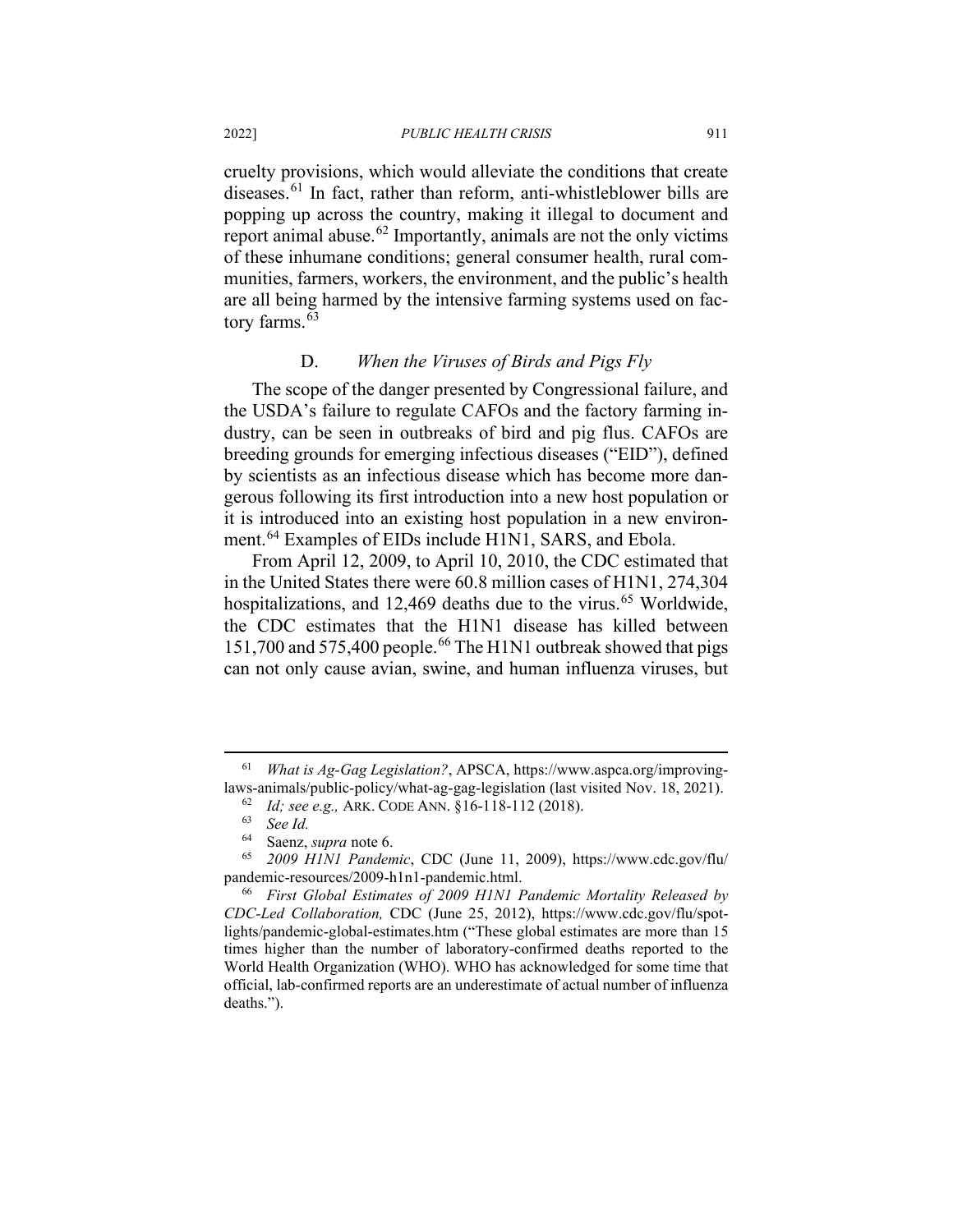also, are ideal carriers to create influenza viruses with pandemic potential.[67](#page-13-0)

Twenty-five years ago, the transmission of diseases like influenza from chickens was almost non-existent and now serious outbreaks occur regularly––H5N1 outbreaks occur in humans every year.[68](#page-13-1) In fact, there are more outbreaks from chickens to humans in the past fifteen years than in the *entire* twentieth century com-bined.<sup>[69](#page-13-2)</sup> Cynthia Schuck-Paim, a zoologist and researcher on the epidemiology of human and animal diseases, explains the magnitude of the threat to human health when she noted that in just three weeks, from August, 1 to August 20, 2022, there were reports of new outbreaks of the highly infectious avian influenza in twelve different countries. $70$ 

Additionally, Amesh Adalja of the Johns Hopkins Center for Health Security worries that the relatively new avian influenza, H7N9, is a "hugely concerning" pandemic threat.<sup>[71](#page-13-4)</sup> Beginning in southern China in 2013, there is no evidence of human-to-human transmission yet.<sup>[72](#page-13-5)</sup> However, more than 1,500 human cases have occurred, and the virus carries a massive fatality rate of forty percent. Adalja warns, "[a]n H7N9 pandemic could well be worse—perhaps much worse—than the great pandemic of 1918" that killed an esti-mated fifty million people.<sup>[73](#page-13-6)</sup> To put that in perspective, as of April

<span id="page-13-0"></span><sup>67</sup> *See* Sigal Samuel, *The Meat WeEeat Is a Pandemic Risk, Too,* VOX, (Aug. 20, 2020), https://www.vox.com/future-perfect/2020/4/22/21228158/coronavir us-pandemic-risk-factory-farming-meat. ("When people became infected with H5N1, it had a 60 percent mortality rate. For comparison, experts estimate that Covid-19's mortality rate is probably somewhere in the neighborhood of 1 percent to 3 percent, though these estimates continue to evolve and vary widely by country and by age.").

<sup>68</sup> *See also* Wiebers & Feigin, *supra* not[e 8,](#page-3-8) at 2.

 $\frac{69}{70}$  *Id.* 

<span id="page-13-3"></span><span id="page-13-2"></span><span id="page-13-1"></span>Schuck-Paim, *supra* note 29, at 1 ("In just the last three weeks, from Aug. 01 to Aug. 20, 2020, new outbreaks of HPAI were reported in Australia, Taiwan, Vietnam and Russia, with previously reported outbreaks ongoing in South Africa, Nigeria, Afghanistan, China, India, Korea, Philippines and Bulgaria (OIE 2020). These many new cases provide numerous opportunities for these viruses to mutate or reassort with other strains and at some point acquire the capability of sustained human transmission.").

<span id="page-13-4"></span><sup>71</sup> Wiebers & Feigin, *supra* note [8,](#page-3-8) at 3.

<span id="page-13-6"></span><span id="page-13-5"></span> $\frac{72}{73}$  *Id.* 

<sup>73</sup> *Id.*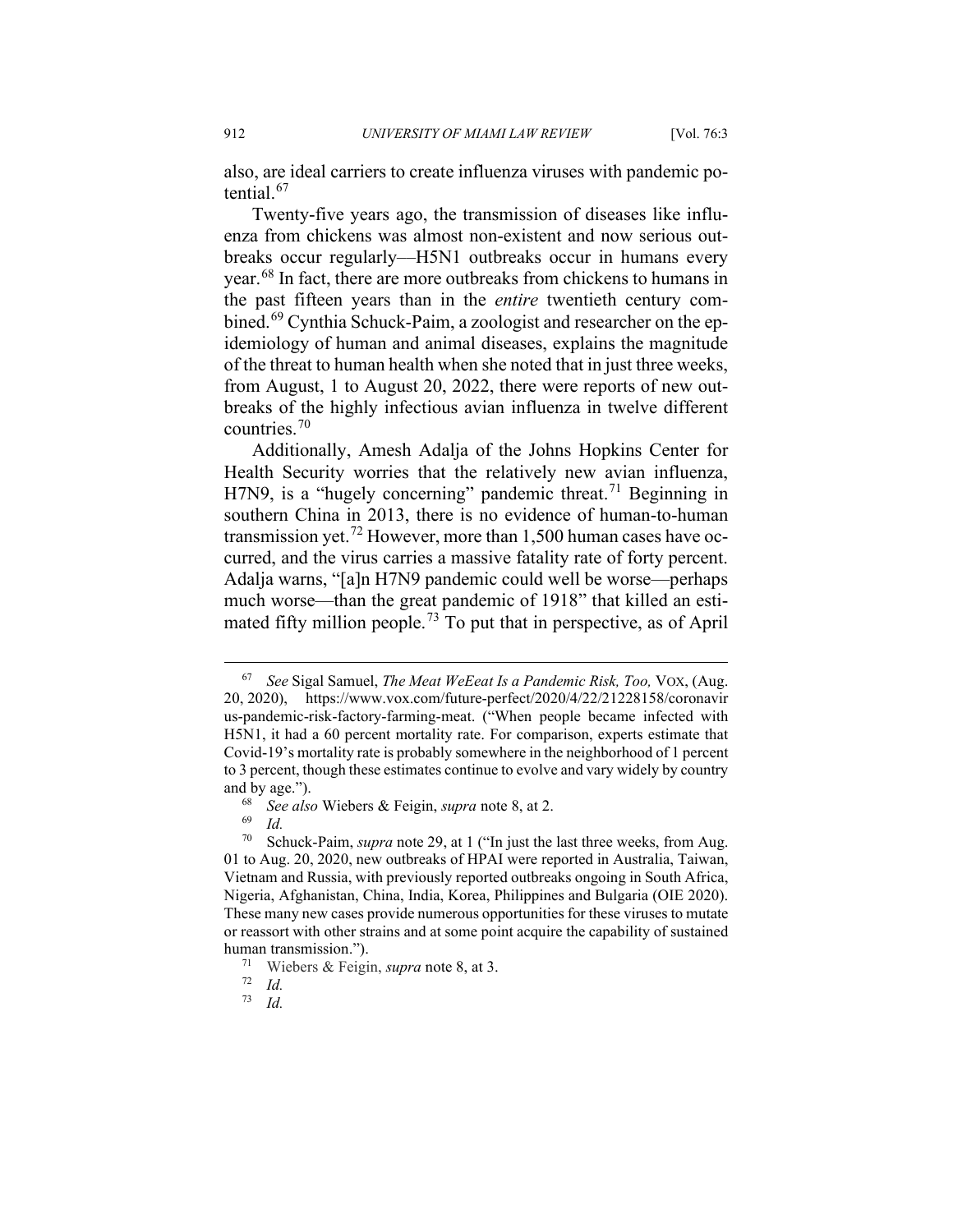12, 2022, COVID-19 has killed over an estimated 6.1 million people worldwide and has a fatality rate of over 1%,<sup>[74](#page-14-0)</sup> which means H7N9 is more deadly than COVID-19 and could potentially result in substantially more deaths.

Worldwide, as CAFOs continue to expand in size, the infectious threat becomes more serious.[75](#page-14-1) In 2021, intensive poultry CAFOs in Virginia have expanded to hold a million birds, $\frac{7}{6}$  and worldwide mega-farms can hold as many as ten million birds.<sup>[77](#page-14-3)</sup> Scientists warned back in 2015, that in China alone there are over ten million reservoirs for EIDs to exist and mutate within.<sup>[78](#page-14-4)</sup> Terrestrial bird livestock such as chickens, turkeys, and quail, "may serve as a suitable intermediate hosts to influenza to convert to more virulent strains."[79](#page-14-5) Poultry CAFOs are some of the most common worldwide and in the United States.<sup>[80](#page-14-6)</sup>

For years, the CDC and World Health Organization ("WHO") have warned about the risk factory farming carries to human health because of CAFOs increased animal susceptibility to infection and disease.<sup>[81](#page-14-7)</sup> The CDC states that, "more than 6 out of every 10 known" infectious diseases in people can be spread from animals, and 3 out of every 4 new or emerging infectious diseases in people come from

<span id="page-14-7"></span>healthywater/other/agricultural/afo.html (Farms may cause "pathogens" including "parasites, bacteria, and viruses which cause disease in humans".); *see also*  Rooney Mara & Joaquin Pheonix, *Wet Markets Breed Contagions Like The Coronavirus. The U.S. Has Thousands of Them,* WASH. POST (April 21, 2020), https://www.washingtonpost.com/outlook/2020/04/21/mara-phoenix-wet-market-animal-cruelty/ ("more than half of all human diseases emanate from animals.").

<span id="page-14-0"></span><sup>74</sup> *WHO Coronavirus (COVID-19) Dashboard*, World Health Organization (Apr. 11, 2022), https://covid19.who.int/ (6,179,104 cumulative deaths and 497,057,239 cumulative cases).

<sup>75</sup> *See* Hollenbeck, *supra* note 7, at 44–45.

<span id="page-14-3"></span><span id="page-14-2"></span><span id="page-14-1"></span><sup>76</sup> Lisa Held, *A Huge New Chicken CAFO in West Virginia Has Stoked Community Resistence,* CIVIL EATS (Apr. 7, 2021), https://civileats.com/2021/04/07/ahuge-new-chicken-cafo-in-west-virginia-has-stoked-community-resistance/.

<sup>77</sup> Hollenbeck, *supra* note 7, at 45.

 $\frac{78}{79}$  *Id.* 

<sup>79</sup> *Id.*

<span id="page-14-6"></span><span id="page-14-5"></span><span id="page-14-4"></span><sup>80</sup> Nicholas Kristof, *The Mistakes That Will Haunt Our Legacy*, N.Y. TIMES (July 11, 2020), https://www.nytimes.com/2020/07/11/opinion/sunday/animalrights-cruelty.html?searchResultPosition=3 (The largest meat industry in the US is poultry. In 2019, 9.3 billion chickens were slaughtered for consumption). 81 *Animal Feeding Operations*, CDC (Oct. 11, 2016), https://www.cdc.gov/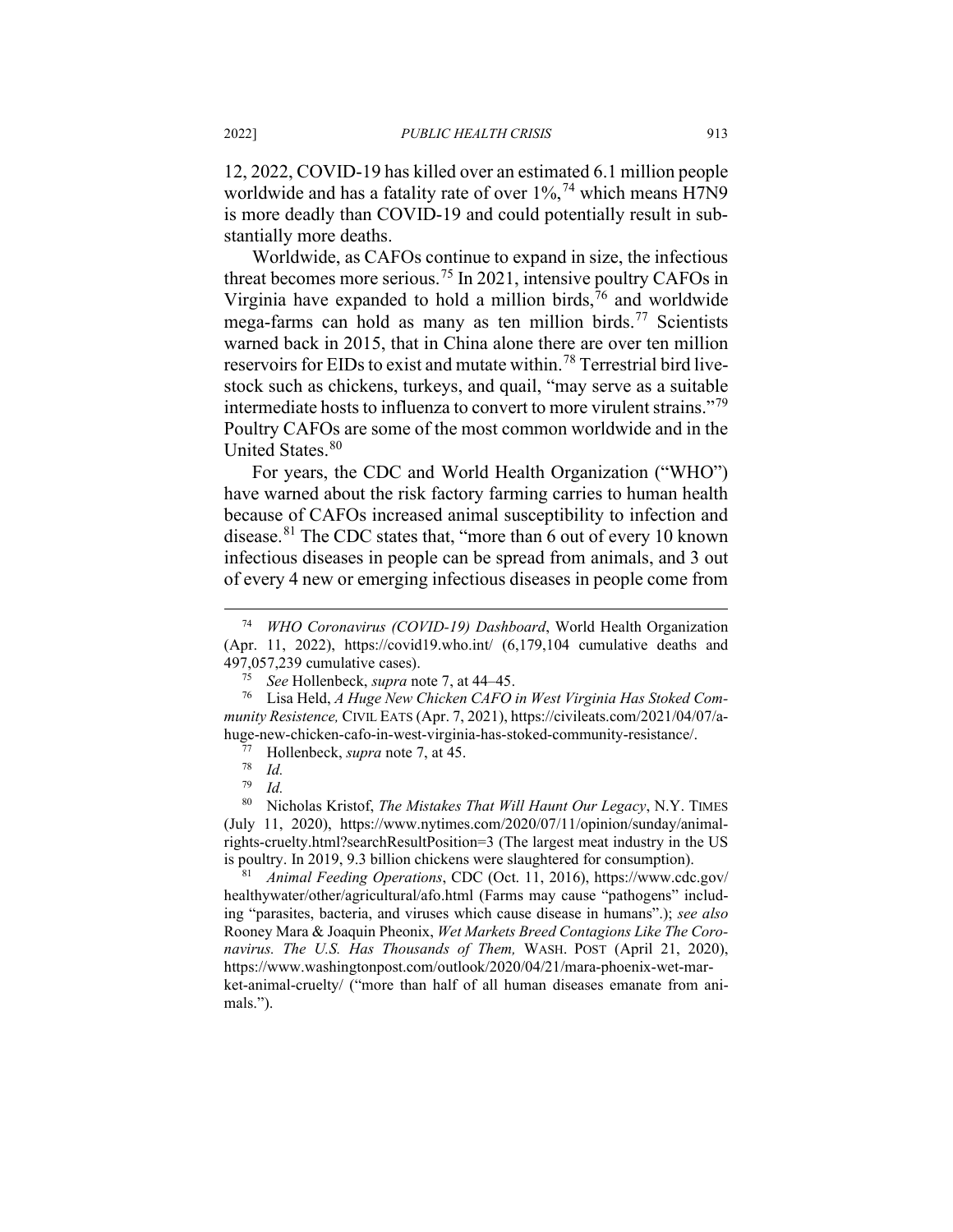animals."[82](#page-15-0) Zoonotic diseases can spread between animals and humans through direct contact and indirect contact, as well as vectorborne, foodborne, and waterborne emissions. [83](#page-15-1) Currently, farm workers in CAFOs have direct and indirect contact with animals and can potentially spread these diseases through communities, like what happened with the H1N1 virus.<sup>[84](#page-15-2)</sup>

The USDA cannot allow the factory farming industry to police itself.<sup>[85](#page-15-3)</sup> Congress and the USDA need to take immediate and strong action to protect the future health of the American public. The unsanitary conditions of factory farms contribute to the WHO's current estimate that more than half of all human diseases emanate from an $imals.$ <sup>[86](#page-15-4)</sup>

## III. FACTORY FARMING AND THREATS IT PRESENTS TO THE HEALTH OF AMERICANS

Unhealthy farm conditions have contributed to disease safety problems in America.<sup>[87](#page-15-5)</sup> In the United States, the scope of the problem of unsafe farming conditions has created antibiotic resistance and deadly disease outbreaks like H5N1. Not only are these outbreaks increasing in regularity, but they have the potential to spread like COVID-19.<sup>[88](#page-15-6)</sup> If the health and safety of farm animals is not

<span id="page-15-4"></span><span id="page-15-3"></span><span id="page-15-2"></span><span id="page-15-1"></span><span id="page-15-0"></span><sup>86</sup> *Of All Human Diseases, 60% Originate in animals–"One Health" Is The Only Way to Keep Antibiotics Working,* WHO (Nov. 12, 2018) https://www.euro.who.int/en/health-topics/disease-prevention/food-safety/news/ news/2018/11/of-all-human-diseases,-60-originate-in-animals-one-health-is-theonly-way-to-keep-antibiotics-working.

<sup>87</sup> Stathopoulos, *supra* not[e 2,](#page-2-2) at 7.<br><sup>88</sup> *See* C. Lee Ventola. *The Antii* 

<span id="page-15-6"></span><span id="page-15-5"></span><sup>88</sup> *See* C. Lee Ventola, *The Antibiotic Resistance Crises,* PHARMACY & THERAPEUTICS 280 (2015) ("Antibiotic-resistant infections are already widespread in the U.S. and across the globe. A 2011 national survey of infectiousdisease specialists, conducted by the IDSA Emerging Infections Network, found that more than 60% of participants had seen a pan-resistant, untreatable bacterial infection within the prior year. Many public health organizations have described the rapid emergence of resistant bacteria as a "crisis" or "nightmare scenario" that could have "catastrophic consequences."); *see also* Wiebers & Feigin, *supra* note [8,](#page-3-8) at 2 ("Over the last 40 years, as the factory farm model has become a global

<sup>82</sup> Zoonotic Diseases, *supra* note 7.

 $rac{83}{84}$  *Id.* 

<sup>&</sup>lt;sup>84</sup> Hollenbeck, *supra* note 7, at 45.

See infra Part IV.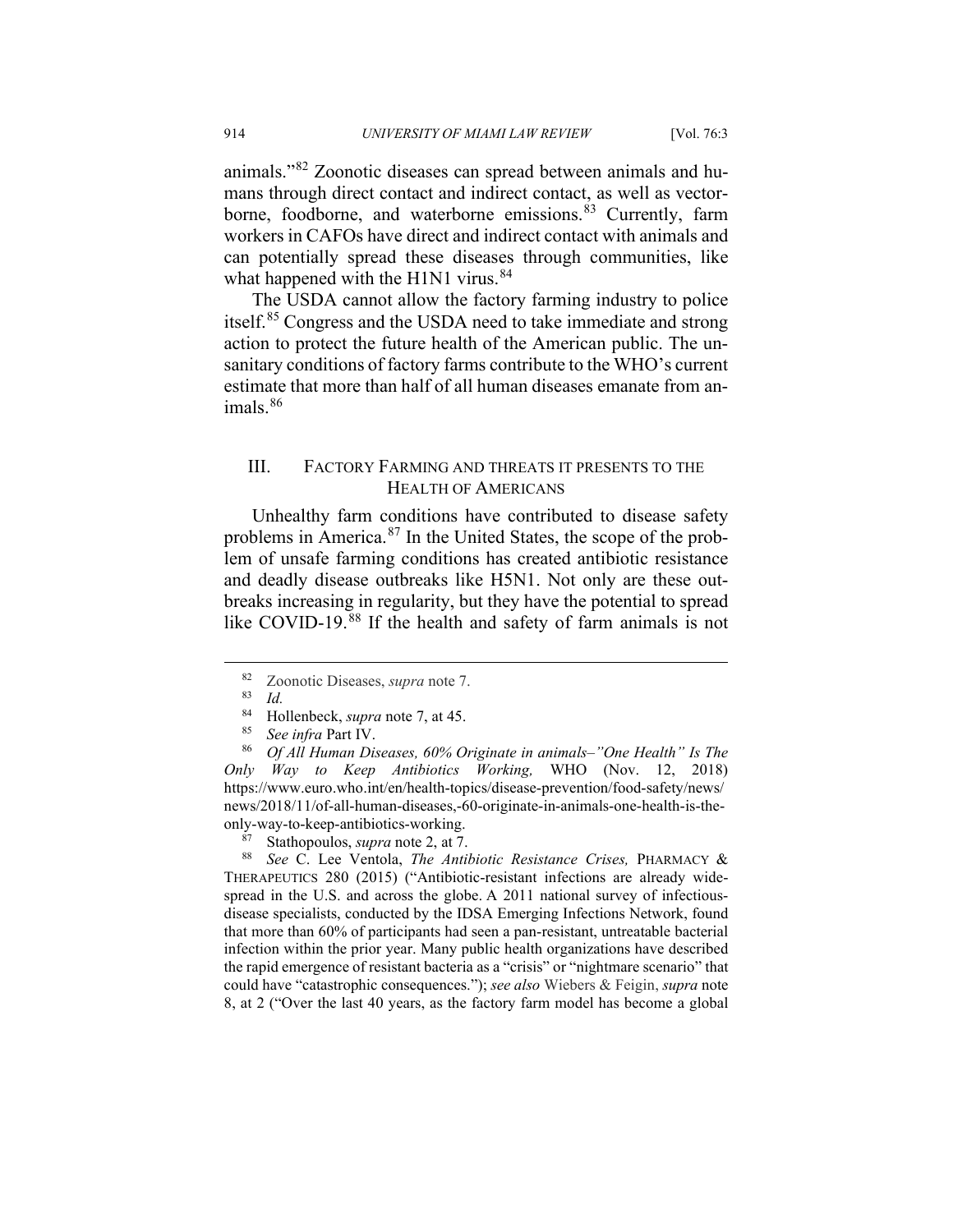regulated, specifically how many animals are allowed to be kept in close quarters with one another, then diseases transport from farms to human workers then to communities, or diseases transport from animal meat to humans.<sup>[89](#page-16-0)</sup>

Scientists warn that in the United States factory farming is creating a breeding ground for antibiotic resistance and super-viruses that threaten the safety and wellbeing of all people.<sup>[90](#page-16-1)</sup> There is a dangerous potential for infectious diseases to spread from animals to factory workers and, finally, to the general public because zoonotic epidemics are created on factory farms; rampant diseases mutate as they spread through the CAFOs where animals are tightly confined and they jump from the animals to the human workers who spread it through communities. <sup>[91](#page-16-2)</sup> The size of the issue and the lack of any federal or state laws regulating factory farm conditions emphasizes why the USDA needs to use the broad authority given by the AHPA to step up and regulate the industry.<sup>[92](#page-16-3)</sup> The health of the world is at stake.

phenomenon, a host of avian influenza (bird flu) viruses, including H5N1, have emerged in countries with large-scale industrial poultry operations.").

<span id="page-16-0"></span>See Jay P. Graham et al., *The Animal-Human Interface and Infectious Disease In Industrial Food Animal Production: Rethinking Biosecurity and Biocontainment,* PUB. HEALTH REP. 284 (2008), https://www.ncbi.nlm.nih.gov/pmc/articles/PMC2289982/pdf/phr123000282.pdf ("[I]t is not surprising that increased risks of pathogen exposure and infections, both bacterial and viral, have been reported among farmers, their families, and farm workers at poultry and swine operations.").

<span id="page-16-1"></span><sup>90</sup> Ventola, *supra* note 88 ("Many public health organizations have described the rapid emergence of resistant bacteria as a "crisis" or "nightmare scenario" that could have "catastrophic consequences.").

<span id="page-16-2"></span><sup>&</sup>lt;sup>91</sup> *Id.* at 282–284 ("An analysis of data from the Thai government investigation in 2004 indicates that the odds of H5N1 outbreaks and infections were significantly higher in large-scale commercial poultry operations as compared with backyard flocks." Additionally, "increased risks of pathogen exposure and infections, both bacterial and viral, have been reported among farmers, their families, and farm workers at poultry and swine operations.").

<span id="page-16-3"></span><sup>92</sup> *See infra* Part IV.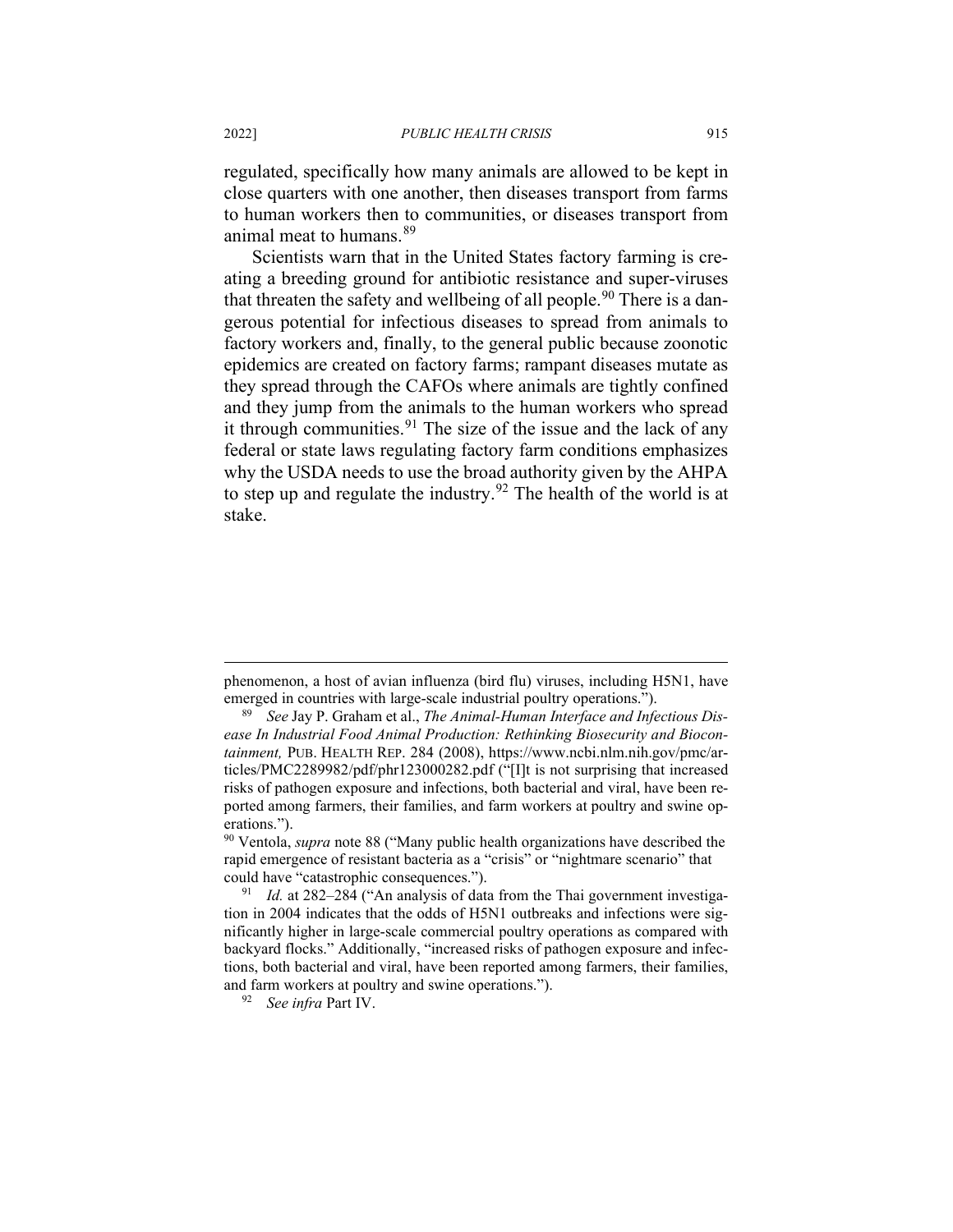#### A. *Downed Animals*

Downed animals, called "downers" are a reality in CAFOs that present both human and food-safety issues.<sup>[93](#page-17-0)</sup> When animals fall because they are sick or injured, they are often left where they have fallen without water, food, or medical care and then dragged to the slaughterhouse where they are processed for human consumption. Currently, there is a federal ban on the slaughter of downed cattle on a farm for human consumption, but there are no federal laws that govern the treatment of downed animals at the market or during transport to slaughterhouses, and the federal law only applies to cat-tle not pigs or any other type of downed animal.<sup>[94](#page-17-1)</sup> As a result, a loophole still exists for consuming downed cattle because if a cattle is downed while in transport to a slaughtering facility, then it can still be consumed by humans.  $95$ 

One consequence of unsafe CAFOs and downed animals is they often die from infectious diseases and if the contaminated meat is consumed, it can result in human diseases.<sup>[96](#page-17-3)</sup> Eating diseased meat can make humans sick. One example of a cow disease that causes cattle to be downed, and harms humans if consumed, is Bovine Spongiform Encephalopathy ("BSE"), otherwise known as mad cow disease.[97](#page-17-4) BSE is a "direct consequence of industrial

vine-Spongiform-Encephalopathy (last reviewed Nov. 18, 2021) ("BSE was first

<span id="page-17-0"></span><sup>93</sup> Kevin Briley, Note, *Downed Animals: Can Your Steak Stand Up For Itself?*, 15 SAN JOAQUIN AGRIC. L. REV. 39–40, (2006).

<span id="page-17-1"></span><sup>&</sup>lt;sup>94</sup> The federal law governing transport only limits the length of time that an animal may be transported before food, water, and rest must be provided. The law does not address any other transport-related conditions like downed animals. *See*  49 U.S.C. § 80502 (1994) (limiting transport to no more than "28 consecutive hours without unloading the animals for feeding, water, and rest" ); *see also* Ante-Morten Inspection, 9 C.F.R. § 309 (2012).

*See* 49 U.S.C. § 80502 (1994).

<span id="page-17-3"></span><span id="page-17-2"></span><sup>96</sup> Robert Roos, *Senate Wants to Keep Downed Cattle Out of Food Supply,*  CIDRAP (Nov. 10, 2003), https://www.cidrap.umn.edu/news-perspective/2003/11/senate-wants-keep-downed-cattle-out-food-supply ("Many of these animals are dying from infectious diseases and present a significant pathway for the spread of disease[.]").

<span id="page-17-4"></span><sup>97</sup> *About BSE,* CTR. FOR DISEASE CONTROL, https://www.cdc.gov/prions/bse/about.html (last reviewed Oct. 18, 2021); *See Bovine Spongiform Encephalopathy (BSE),* U.S. DEP'T OF AGRIC., https://www.aphis.usda.gov/aphis/ourfocus/animalhealth/nvap/NVAP-Reference-Guide/Control-and-Eradication/Bo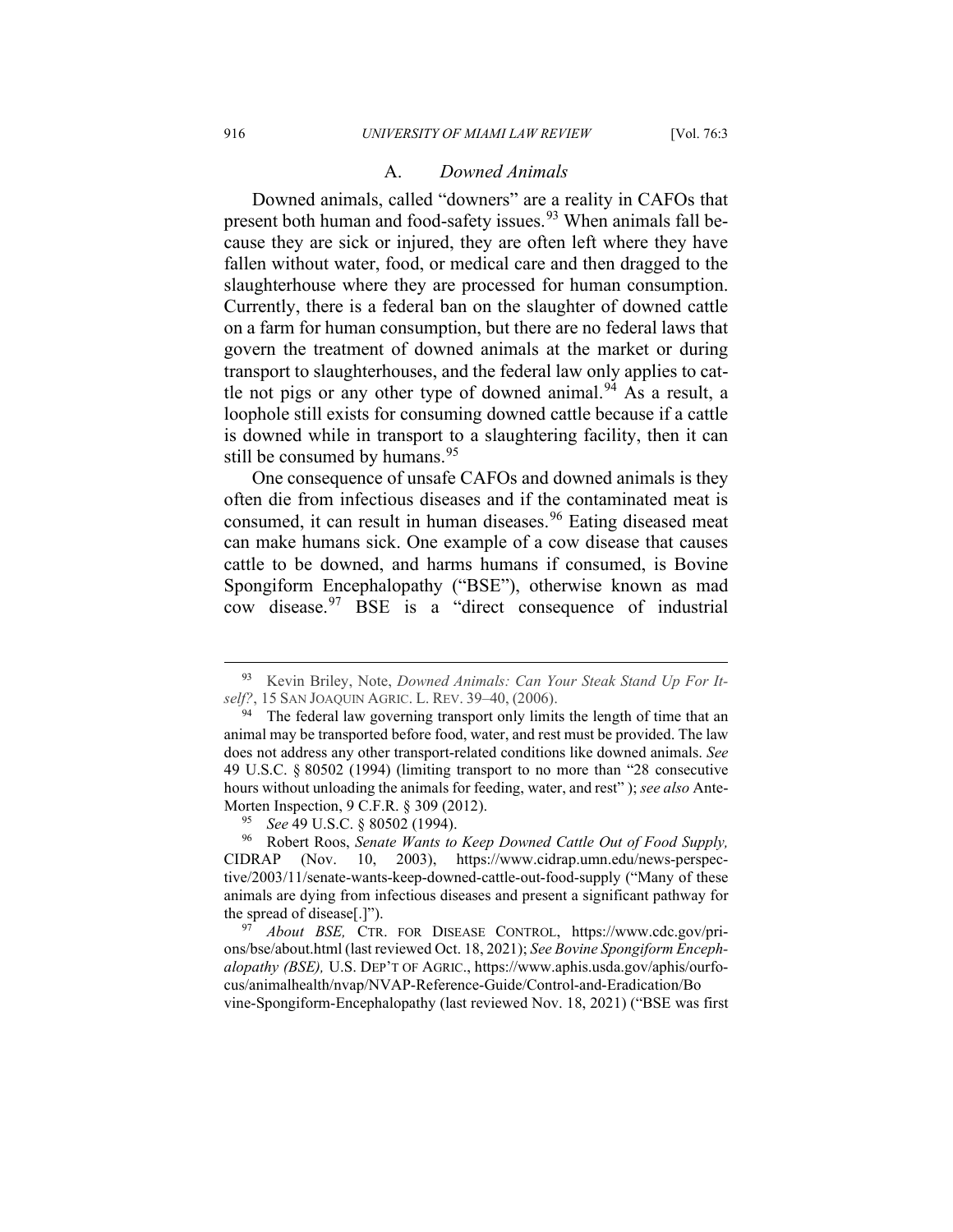agriculture," because ground up animal parts were systematically fed to cows as part of a dietary protein supplement, and, as a result, a new deadly cow disease and a new deadly untreatable human dis-ease called Creutzfeldt-Jakob ("vCJD") was created.<sup>[98](#page-18-0)</sup>

Following a 2003 outbreak of BSE in the United States, there have been at least six other identified cases of BSE, and twenty-six cases in North America.<sup>[99](#page-18-1)</sup> It is unclear how many cases have been unidentified, because there is no reliable way to test for BSE while a cow is alive.[100](#page-18-2) Moreover, the nature of the infectious agent that causes BSE remains unknown.<sup>[101](#page-18-3)</sup> The most commonly accepted theory is that the agent is a modified form of a normal cell protein known as a prion. [102](#page-18-4) A prion is not a bacteria, parasite, or virus, so its exact nature is unknown.[103](#page-18-5) Concerningly, when humans digest a cow that died because of BSE, they can get sick with vCJD and,

<span id="page-18-1"></span><sup>99</sup> *BSE In North America,* CTR. FOR DISEASE CONTROL, https://www.cdc.gov/ prions/bse/bse-north-america.html (last reviewed Sept. 10, 2021).

<span id="page-18-2"></span><sup>100</sup> *See Bovine Spongiform Encephalopathy*, *supra* note 97 (with limited factory farm regulations and no reliable way to test for BSE, it is unclear how many cows had BSE that were never identified or reported by the farmers and might have been sold to the general public for consumption); *see also All About BSE (Mad Cow Disease),* U.S. FOOD & DRUG ADMIN., https://www.fda.gov/animalveterinary/animal-health-literacy/all-about-bse-mad-cow-disease (last updated July 23, 2020) ("Currently, there is no reliable way to test for BSE in a live cow. After a cow dies, scientists can tell if it had BSE by looking at its brain tissue under a microscope and seeing the spongy appearance.").

<span id="page-18-3"></span><sup>101</sup> *Bovine Spongiform Encephalopathy (BSE) Questions and Answers,* U.S. FOOD & DRUG ADMIN., https://www.fda.gov/vaccines-blood-biologics/safetyavailability-biologics/bovine-spongiform-encephalopathy-bse-questions-and-answers (last updated Mar. 23, 2018); *see also* All About BSE*, supra* note 100 ("For reasons that are not completely understood, the normal prion protein changes into an abnormal prion protein that is harmful.").<br> $^{102}$  All About BSE supra pote 100

<sup>102</sup> All About BSE, *supra* note 100.<br><sup>103</sup> Id (Moreover it is unusual that

<span id="page-18-5"></span><span id="page-18-4"></span>*Id.* (Moreover it is unusual that, "[i]n cattle naturally infected with BSE, the BSE agent has been found in brain tissue, in the spinal cord, and in the retina of the eye . . . small intestine, tonsil, bone marrow, and dorsal root ganglia (lying along the vertebral column).").

diagnosed in 1986 in Great Britain. Since then, more than 185,000 cases have been confirmed worldwide.").

<span id="page-18-0"></span><sup>98</sup> *Mad Cow Disease*, BEYOND FACTORY FARMING, http://www.beyondfactoryfarming.org/get-informed/health/mad-cow-disease-bse (last visited Oct. 14, 2021); *see* Robert Roos, *supra* note 96 ("Eating meat products from BSE-infected cattle is believed to be the cause of variant Creutzfeldt-Jakob disease in humans.").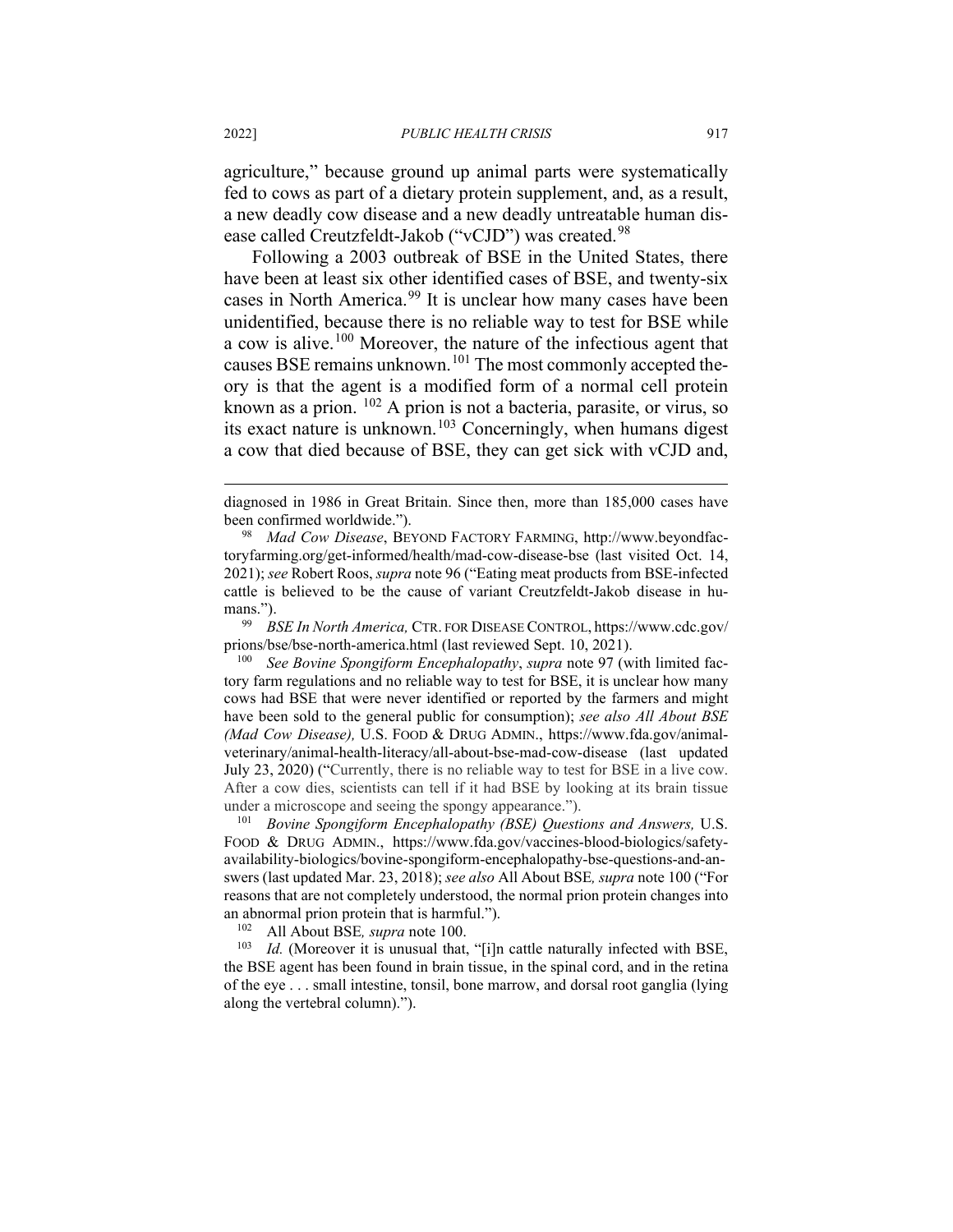as of 2019, the 232 people known to have become sick with vCJD *all* died.[104](#page-19-0)

The uncommon nature of BSE means that common treatments used for bacterial infections or viruses are not effective.<sup>[105](#page-19-1)</sup> The CDC believes that there is strong evidence that a new human prion disease variant called vCJD occurred after the BSE outbreak in cattle.<sup>[106](#page-19-2)</sup> The CDC has on its website that "[t]he interval between the most likely period for the initial extended exposure of the population to potentially BSE-contaminated food (1984 to 1986) and the onset of initial vCJD cases (1994 to 1996) is consistent with known incubation periods for the human forms of prion disease"—as a result, if there is a substantial BSE outbreak in humans, there is no cure for vCJD because antibiotics and vaccines do not work against it.<sup>[107](#page-19-3)</sup>

Federal laws only protect humans from downed cattle, not any other type of animal, which means humans can consume diseased chickens and pigs that become incapacitated on farms with diseases.[108](#page-19-4) For example, various diseases can pass from pigs to humans when infected meat is consumed: ringworm, erysipelas, leptospirosis, streptococcosis, campylobacterosis, salmonellosis, cryptosporidiosis, giardiasis, balantidiasis, influenza, infection with pathogenic E. coli, and brucellosis.<sup>[109](#page-19-5)</sup> Because of the disease transmitting capabilities of livestock on CAFOs, Congress needs to pass laws which regulate the unsafe conditions of these industrial operations. If the USDA is not going to act under the authority of the AHPA, then Congress needs to pass more laws which provide guidance for the USDA.

#### B. *Antibiotics in Meat*

CAFOs are also dangerous to humans because there can be an-tibiotic residue in their animal products.<sup>[110](#page-19-6)</sup> CAFOs use antibiotics

<sup>104</sup> BSE In North America*, supra* note 99.

<span id="page-19-2"></span><span id="page-19-1"></span><span id="page-19-0"></span><sup>105</sup> *Bovine Spongiform Encephalopathy*, *supra* note 97 ("There is not treatment or vaccine to prevent BSE.").<br> $\frac{106}{\text{A bout BSE}}$  sung note 0.7

About BSE, *supra* note 97.

 $\frac{107}{108}$  *Id.* 

<sup>108</sup> *See* Ante-Morten Inspection, 9 C.F.R. § 309 (2012).

<span id="page-19-5"></span><span id="page-19-4"></span><span id="page-19-3"></span><sup>109</sup> *Zoonoses Associated With Swine,* WASHINGTON STATE UNIVERSITY (Jan. 2021), https://iacuc.wsu.edu/zoonoses-associated-with-swine/.

<span id="page-19-6"></span><sup>110</sup> *See* Takele Beyene, *Veterinary Drug Residues in Food-animal Products: Its Risk Factors and Partial Effects,* J. VETERINARY SCI. TECHNOL 1 (Dec. 11,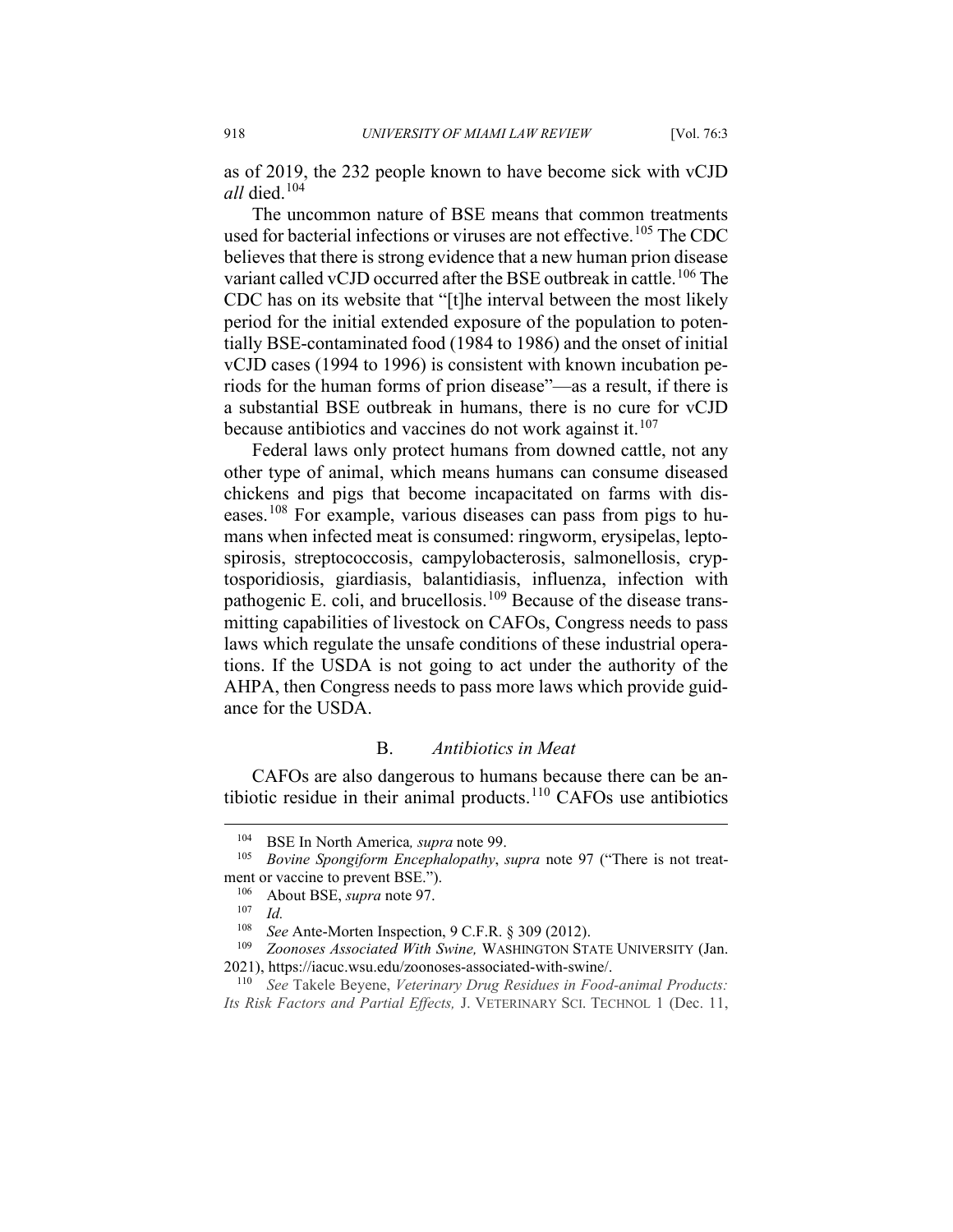to treat and prevent the livestock diseases which are created from their unsanitary conditions.[111](#page-20-0) Antibiotics in animal products can have a direct impact on human health because they contribute to antibiotic resistance.[112](#page-20-1) On an individual level, antibiotic resistance means that antibiotics will not work on individuals because they have been over-exposed to them and, on a large scale, overuse of antibiotics creates super diseases which are resistant to antibiotics. Notably, "[t]he major health significances of drug residue are development of antimicrobial drug resistance, hypersensitivity reaction, carcinogenicity, mutagenicity, teratogenicity, and disruption of in-testinal normal flora."<sup>[113](#page-20-2)</sup>

In America, drug residue is found in almost every animal prod-uct sold to American consumers: turkey, pork, beef, and poultry.<sup>[114](#page-20-3)</sup> In 2018, the WHO recommended that "farmers and the food industry stop using antibiotics in healthy animals," but the USDA has ig-nored this.<sup>[115](#page-20-4)</sup> Since 2009, the intensity and amount of antibiotics consumed in human medicine within the United States has decreased because there is widespread fears in hospitals of antibiotic

<span id="page-20-1"></span><sup>112</sup> *See* Ronald Ngom, *Human Health Risks Related to Pinicillin G and Oxytetracycline Residues Intake Through Beef Consumption and Consumer Knowledge About Drug Residues in Maroua, Far North of Cameroon,* 7 FRONTIERS IN VETERINARY SCIENCE 5 (2020), https://www.frontiersin.org/articles/10.3389/fvets.2020.00478/full ("[T]he rate of antibiotic residue consumption estimated could affect the health of consumers. Indeed, several studies have shown that intake of PEN (penicillin) residues can cause allergic reactions, hypersensitivity, and anaphylactic reactions in sensitive consumers. This is important, given that ∼5–10% of the population worldwide is hypersensitive to PEN."). <sup>113</sup> Beyene, *supra* note 110, at 1.

<span id="page-20-3"></span><span id="page-20-2"></span><sup>114</sup> *See* NRDC, ANTIBIOTIC CONSUMPTION IN U.S. PORK, BEEF, AND TURKEY INDUSTRIES VASTLY OUTSTRIPS COMPARABLE INDUSTRIES IN EUROPE, AND THE U.S. CHICKEN INDUSTRY 2 (2018), https://www.nrdc.org/sites/default/files/antibiotic-consumption-us-pork-beef-and-turkey-industries-ib.pdf ("The conventional turkey, pig, and cattle industries in the United States consume medically important antibiotics much more intensively than . . . their counterpart European industries, as well.") [hereinafter ANTIBIOTIC CONSUMPTION IN U.S*.*].

<span id="page-20-4"></span><sup>115</sup> *Id.* at 1 (citations omitted).

<sup>2015) (&</sup>quot;The use of veterinary drugs in food-producing animals has the potential to generate residues in animal derived products and poses a health hazard to the consumer.").

<span id="page-20-0"></span><sup>111</sup> *See* Julia R. Barrett, *Airborne Bacteria in CAFOs: Transfer of Resistance from Animals to Humans*, ENVIRON HEALTH PERSPECT., 116, 116 (Feb. 2005).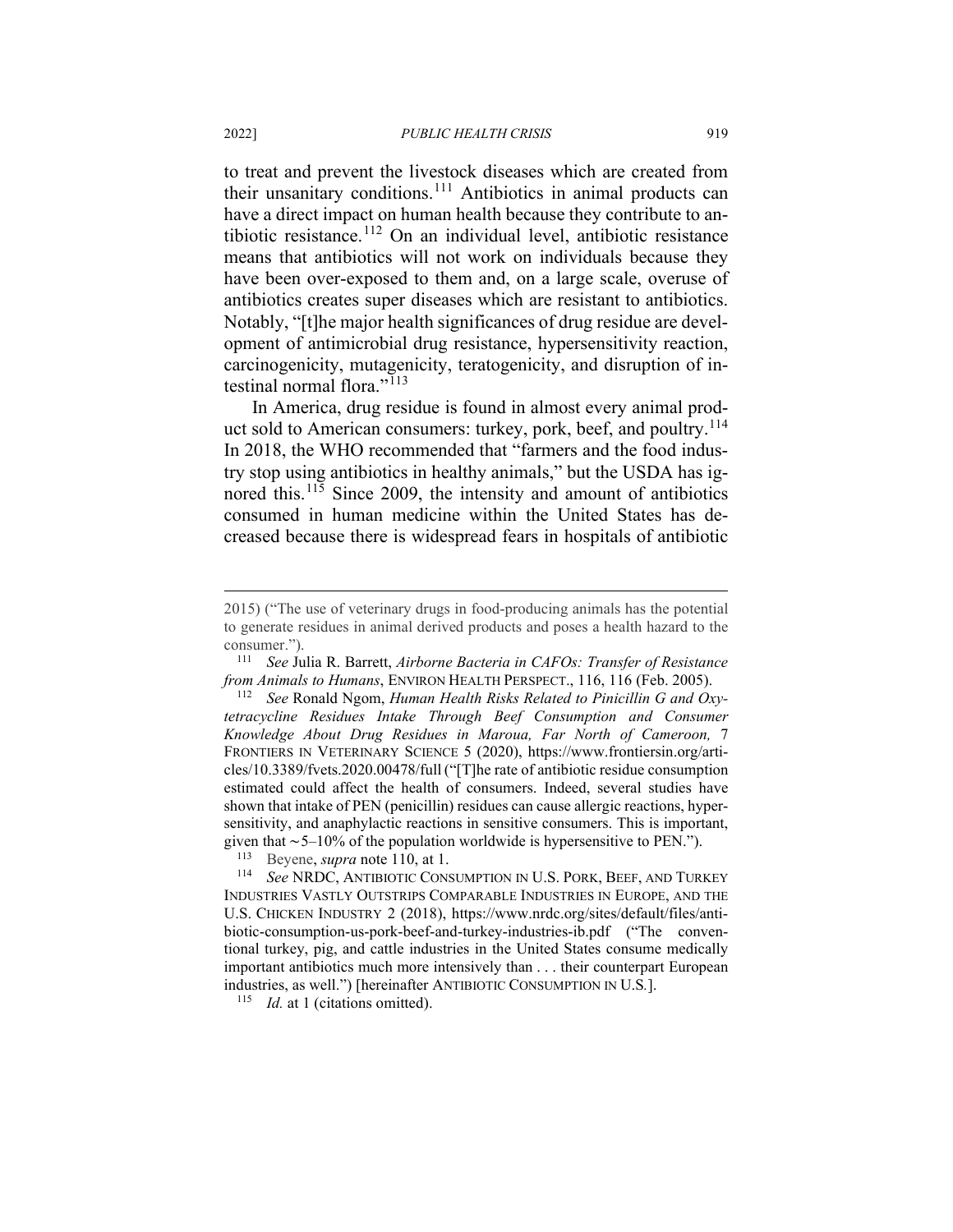resistance.<sup>[116](#page-21-0)</sup> However, most Americans are not aware that all uses of antibiotics contributes to the spread of antibiotic resistance in-cluding use in human medicine and raising animals.<sup>[117](#page-21-1)</sup> A common practice on CAFOs, is long-term, low-level dosing of antibiotics which creates an appropriate environment for bacteria to develop antibiotic resistance. $118$ 

In the United States, the largest product of factory farms is poultry, and about twenty-eight chickens per American were kept in CAFOs in 2019—9.3 billion chickens total.<sup>[119](#page-21-3)</sup> Pumped full of anti-biotics, the chicken industry contributes to antibiotic resistance.<sup>[120](#page-21-4)</sup> According to the FDA in their "2016 Summary Report on Antimicrobials," chicken production consumed 508,500 kilograms of antibiotics per livestock, which humans then consumed small quantities of in their meat.<sup>[121](#page-21-5)</sup>

Producers of turkey, pork, and beef are feeding Americans even more kilograms of antibiotics.<sup>[122](#page-21-6)</sup> In fact, beef production consumed 3,610,943 kilograms of medically important antibiotics, followed by 3,133,262 kilograms in pig production, and 756,620 kilograms in turkey production.<sup>[123](#page-21-7)</sup> The turkey industry by far had the highest percentage of antibiotics per animal, with 474 milligrams of antibiotic per kilogram of turkey.[124](#page-21-8) The high levels of antibiotic used on CAFOs leads to antibiotic resistance in humans.<sup>[125](#page-21-9)</sup> Because antibiotics become less effective the more they are used, it is necessary that lifesaving drugs be used judicially in every setting.<sup>[126](#page-21-10)</sup>

 $\frac{116}{117}$  *Id.* 

*Id.* 

<sup>&</sup>lt;sup>118</sup> Barrett, *supra*, note 111.<br><sup>119</sup> Kristof *supra* note 80

<span id="page-21-4"></span><span id="page-21-3"></span><span id="page-21-2"></span><span id="page-21-1"></span><span id="page-21-0"></span><sup>119</sup> Kristof, *supra* note, 80. 120 *See* ANTIBIOTIC CONSUMPTION IN U.S*.*, *supra* note 114, at 2; *see also*  Ngom,*supra* note 112, at 5 ("Indeed, infections caused by resistant bacteria result in longer duration of illness, higher mortality rates, and increased costs associated with alternative treatment. Current projections suggest that antimicrobial resistance will cause ≈300 million premature deaths by the year 2050.").<br> $^{121}$  ANTIBIOTIC CONSIMPTION IN LLS, surge note 114, at 2

<span id="page-21-5"></span><sup>&</sup>lt;sup>121</sup> ANTIBIOTIC CONSUMPTION IN U.S., *supra* note 114, at 2.

*Id.* at 2.

 $\frac{123}{124}$  *Id.* at 3.

 $\frac{124}{125}$  *Id.* 

<sup>&</sup>lt;sup>125</sup> Barrett, *supra* note, 111.<br><sup>126</sup> David Hyun & Helene SI

<span id="page-21-10"></span><span id="page-21-9"></span><span id="page-21-8"></span><span id="page-21-7"></span><span id="page-21-6"></span><sup>126</sup> David Hyun & Helene Sherburne, *FDA Will Require Veterinary Oversight for All Animal Antibiotics Important to Human Medicine,* PEW, (July 22, 2021), https://www.pewtrusts.org/en/research-and-analysis/articles/2021/07/13/fda-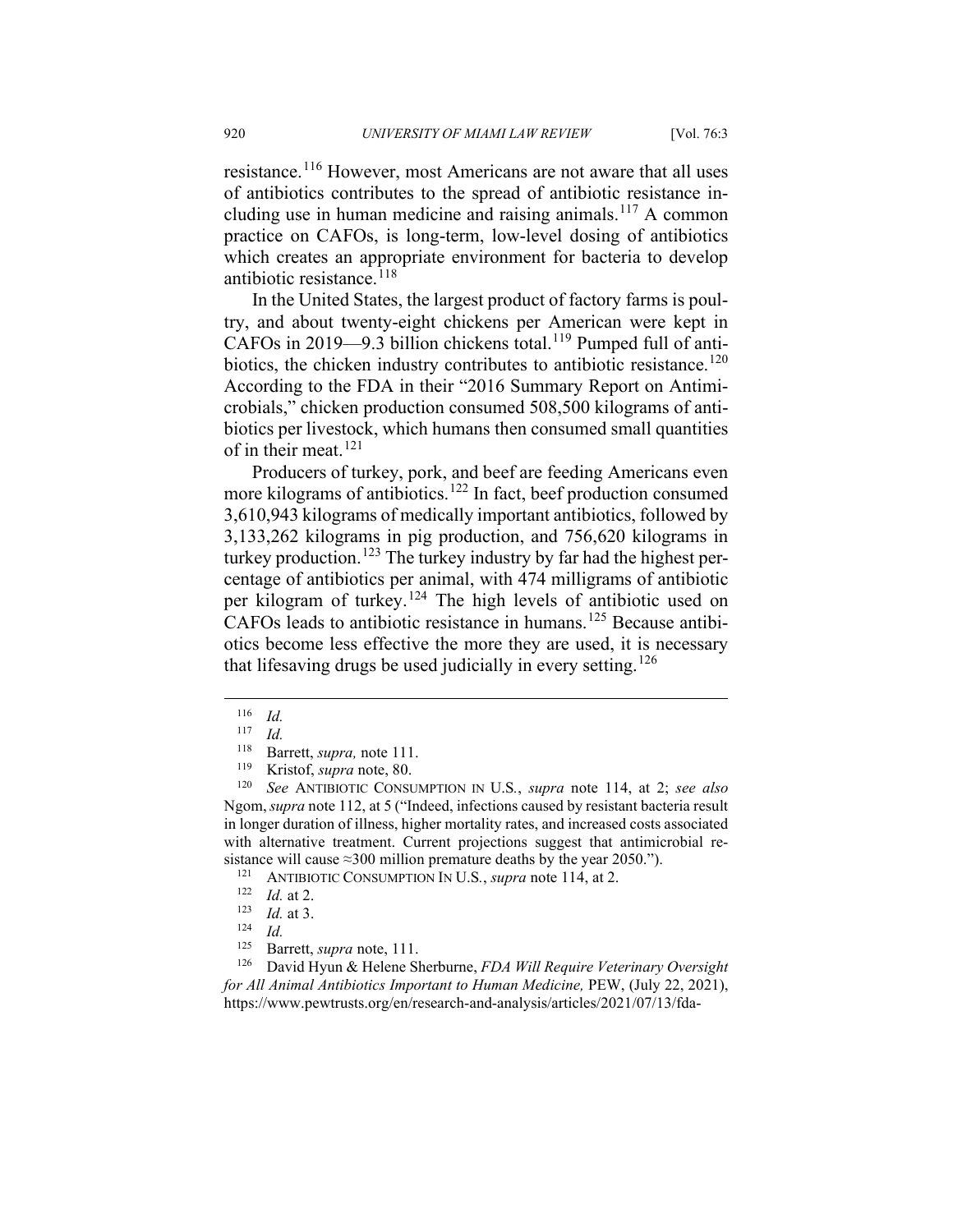The FDA is supposed to regulate antibiotics in meat, but the overuse of antibiotics has run rampant in the United States because up until June 10, 2021, producers were allowed to purchase over-the counter antibiotics without a prescription.<sup>[127](#page-22-0)</sup> The new policy known as Guidance for Industry #263, requires veterinary oversight over all medically important antibiotics.<sup>[128](#page-22-1)</sup> Strict enforcement of this new policy will be necessary to ensure that the hundreds of thousands of CAFOs in the United States do not continue to cause antibiotic resistance in humans. The USDA is responsible for performing residue tests at slaughtering, but the FDA is the primary agency that regulates antibiotic use in animals.[129](#page-22-2)

Currently, the CDC reports that "[a]ny time antibiotics are used, in people and animals, they can contribute to the development of antibiotic resistance. Antibiotic use in food animals can help treat bacterial diseases in animals. However, to slow the spread of antibi-otic resistance, antibiotics should only be used when necessary."<sup>[130](#page-22-3)</sup> Judicious use of antibiotics in people and animals is necessary to slow the spread of antibiotic resistance, and the FDA and USDA are improving antibiotic use in animals.<sup>[131](#page-22-4)</sup> However, the US Government Accountability Office has been calling on the FDA and USDA to collect more comprehensive data from livestock producers for years, but the agencies have not complied.<sup>[132](#page-22-5)</sup> The USDA has

will-require-veterinary-oversight-for-all-animal-antibiotics-important-to-humanmedicine.<br> $^{127}$  *Id* 

 $\frac{127}{128}$  *Id.* 

<span id="page-22-1"></span><span id="page-22-0"></span>RECOMMENDATIONS FOR SPONSORS OF MEDICALLY IMPORTANT ANTIMICROBIAL DRUGS APPROVED FOR USE IN ANIMALS TO VOLUNTARILY BRING UNDER VETERINARY OVERSIGHT ALL PRODUCTS THAT CONTINUE TO BE AVAILABLE OVER-THE-COUNTER, FDA, (June 2021), https://www.fda.gov/media/130610/download.

<span id="page-22-2"></span><sup>129</sup> *Antimicrobial Resistance Action Plan*, USDA 3 (June 2014), https://www.usda.gov/sites/default/files/documents/usda-antimicrobial-resistance-action-plan.pdf.

<span id="page-22-3"></span><sup>130</sup> *Antibiotic/ Antimicrobial Resistance (AR/AMR)*, CTR. FOR DISEASE CONTROL, https://www.cdc.gov/drugresistance/food.html (last reviewed Nov. 19,  $2020$ ).

<sup>131</sup> *Id.*

<span id="page-22-5"></span><span id="page-22-4"></span><sup>132</sup> *See* Chris Dall, *Report Slams Beef Industry For Overuse of Antibiotics,*  CIDRAP (June 26, 2020), https://www.cidrap.umn.edu/news-perspective/2020/ 06/report-slams-beef-industry-overuse-antibiotics ("The US meat industry has spent its time arguing that currently collected data on antibiotic sales is not useful,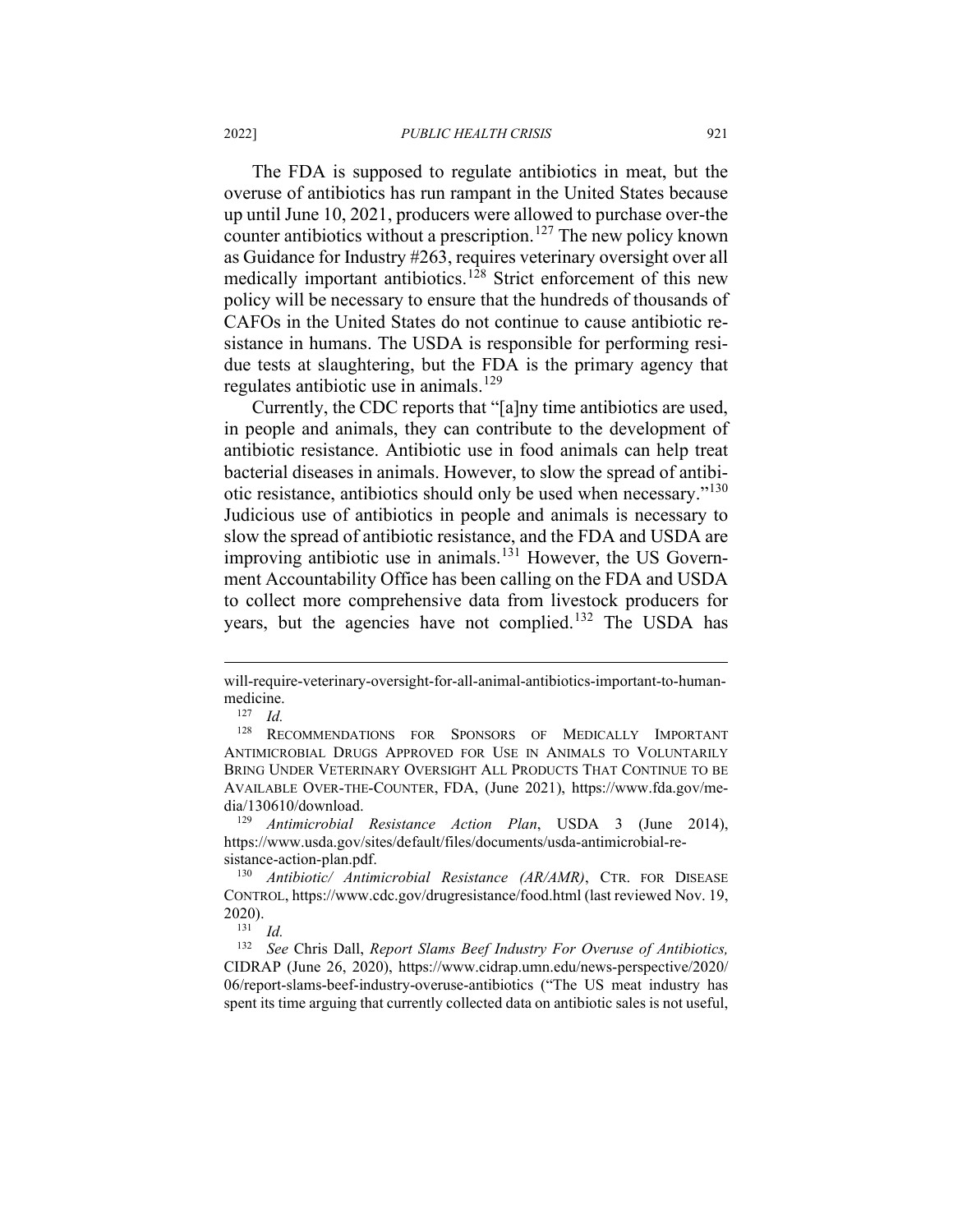deferred action to the FDA but under the AHPA, the USDA has broad authority to regulate for diseases in livestock, because the overuse of antibiotics causes diseases in animals and humans to become untreatable, the USDA likely has the authority and should exercise it to assist the FDA in stopping the rampant problem of anti-biotic overuse on CAFOs.<sup>[133](#page-23-0)</sup>

Other studies on antibiotics in animals have discovered how truly dire the problem is in America:

> Researchers at the Johns Hopkins Bloomberg School of Public Health drove cars . . . behind trucks that were transporting broiler chickens from farms to slaughterhouses in Virginia and Maryland; they documented antibiotic-resistant bacteria in the air inside the cars, as well as on the top of soda cans in the cars' cupholders.  $134$

Americans consume antibiotics in their chicken, which leads to antibiotic resistance in humans. $135$ 

According to the CDC, more than 2.8 million people suffer from antibiotic-resistant infections each year.<sup>[136](#page-23-3)</sup> The CDC also estimates that more than 35,000 Americans die from these antibiotic-resistant infections.[137](#page-23-4) Moreover, the CDC has confirmed that there is a definitive link between the common use of antibiotics in farm animals and the emerging and fast-growing problem of antibiotic-resistant

<span id="page-23-3"></span><sup>136</sup> Trisha Calvo & Rachel Meltzer-Warren, *What 'No Antibiotics' Claims Really Mean: Was That Meat or Poultry Raised With Drugs? The Truth Behind Those Labels,* CONSUMER REP. (Sept. 10, 2020), https://www.consumerreports.org/overuse-of-antibiotics/what-no-antibiotic-claims-really-mean/.

<span id="page-23-4"></span><sup>137</sup> *Inhumane Practices on Factory Farms,* ANIMAL WELFARE INST., https://awionline.org/content/inhumane-practices-factory-farms (last visited Jan. 5, 2021).

yet they have not helped find amenable solutions."); *see also* Antimicrobial Resistance Action Plan, *supra* note, 125 (the USDA has not updated its action plan since 2014).

<sup>133</sup> 7 U.S.C. § 8308 (2012).

<sup>134</sup> Wiebers & Feigin, *supra* note [8,](#page-3-8) at 2–3.<br><sup>135</sup> See ANTIBIOTIC CONSUMPTION IN U.S.

<span id="page-23-2"></span><span id="page-23-1"></span><span id="page-23-0"></span><sup>135</sup> *See* ANTIBIOTIC CONSUMPTION IN U.S*.*, *supra* note 114, at 2 ("At 242.8 mg of antibiotic/kg of livestock, the figure for U.S. livestock production is 95 percent greater than the combined figure (124.6 mg of antibiotic/ kg of livestock) for the 30 European countries.").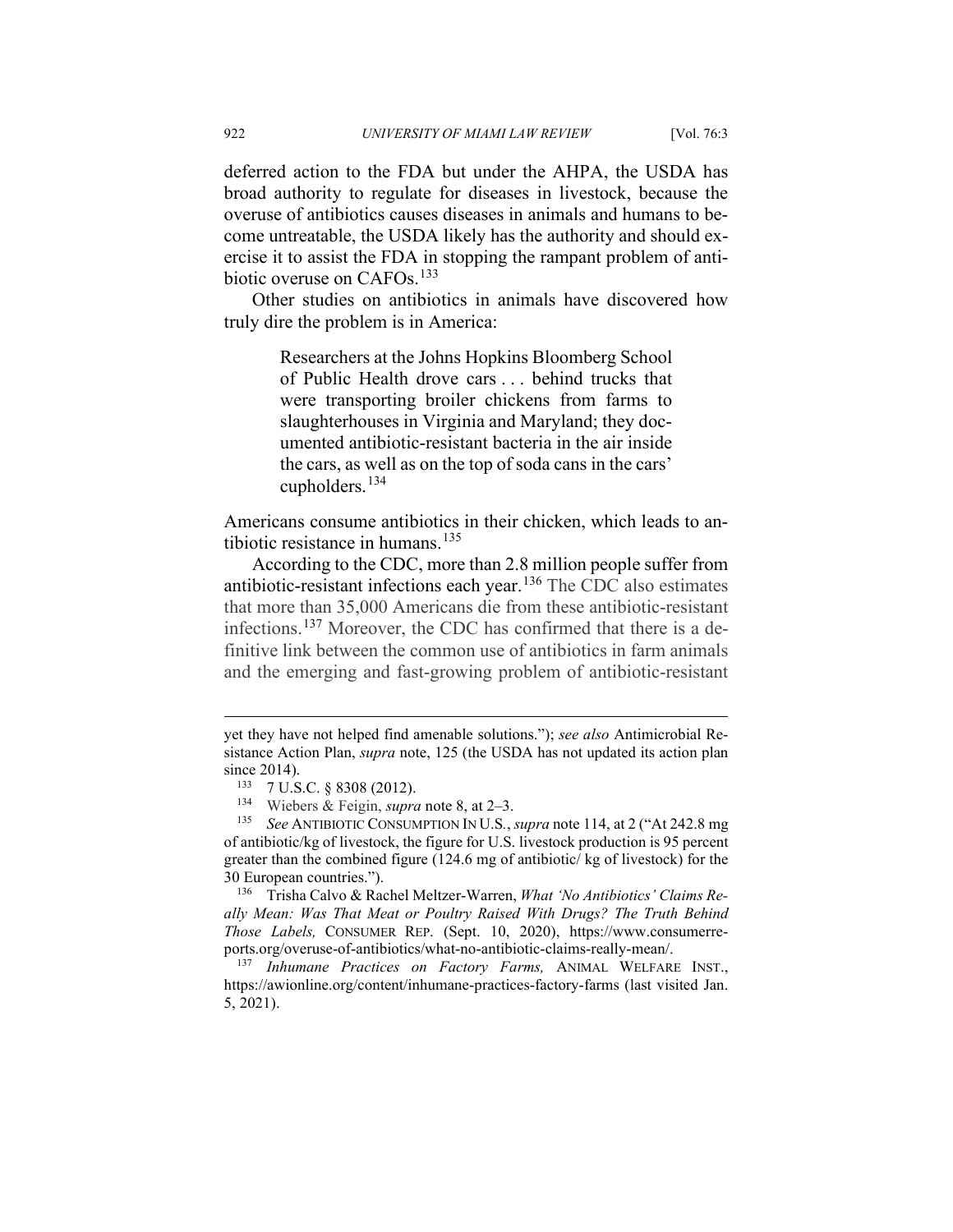bacteria.[138](#page-24-0) If large amounts of antibiotics keep being used in CAFOs, tuberculosis, gonorrhea, typhoid, syphilis, diphtheria, and meningitis will likely become fatal to humans because individuals are resistant, and the diseases will mutate to become resistant.<sup>[139](#page-24-1)</sup>

#### C. *Antibiotics Dumps*

Antibiotics are not only found in the meat of animals produced on CAFOs, but also high concentrations of antibiotics are found in CAFO manure. Forty-five percent of chickens are produced in only four states: Arkansas, North Carolina, Georgia, and Alabama.<sup>[140](#page-24-2)</sup> States with CAFOs have high concentration of areas with antibiotic resistant bacteria, as thirty to eighty percent of antibiotics given to animals are excreted in manure and urine, which then gets into hu-man water.<sup>[141](#page-24-3)</sup> Scientists have postulated that, "poultry litteramended soil may serve as a non-point source for antibiotics that enter surface and ground waters via runoff and leaching."<sup>[142](#page-24-4)</sup> There is evidence of transmission of antibiotics from chicken manure to soil, water, and plants, which then spread to humans.<sup>[143](#page-24-5)</sup> Also, there is a transmission chain between antibiotics, chickens, poultry products, and humans.[144](#page-24-6) A new sequencing of genes has uncovered that in every gram of chicken feces, there is up to  $10^{\wedge}$ <sup>23</sup> copies of an antibacterial resistant pathogen being released into the environment every day.<sup>[145](#page-24-7)</sup> "Soils receiving poultry litter may be a major reservoir and transmission route" for antibiotic resistant bacterial genes.<sup>[146](#page-24-8)</sup> Nevertheless, this study, which was funded by the USDA, reasons that the pathway of this antibiotic-resistant material through the

<sup>138</sup> *Id.*

<span id="page-24-1"></span><span id="page-24-0"></span><sup>139</sup> Mike Turner, *Antibiotic Resistance: 6 Diseases That May Come Back to Haunt Us,* GUARDIAN (May 9, 2014), https://www.theguardian.com/commentisfree/2014/may/09/6-diseases-becoming-resistant-to-antibiotics.

<span id="page-24-3"></span><span id="page-24-2"></span><sup>140</sup> Yichao Yang et al., *Review of Antibiotic Resistance, Ecology, Dissemination, and Mitigation in U.S. Broiler Poultry Systems*, FRONTIERS IN MICROBIOLOGY 2 (2019) (discussing the U.S. states where most chickens are produced).

 $\frac{141}{142}$  *Id.* 

<span id="page-24-4"></span> $\frac{142}{143}$  *Id.* 

 $\frac{143}{144}$  *Id.* at 3.

<span id="page-24-7"></span><span id="page-24-6"></span><span id="page-24-5"></span> $\frac{144}{145}$  *Id.* 

<span id="page-24-8"></span> $\frac{145}{146}$  *Id.* at 4.

*Id.* at 6.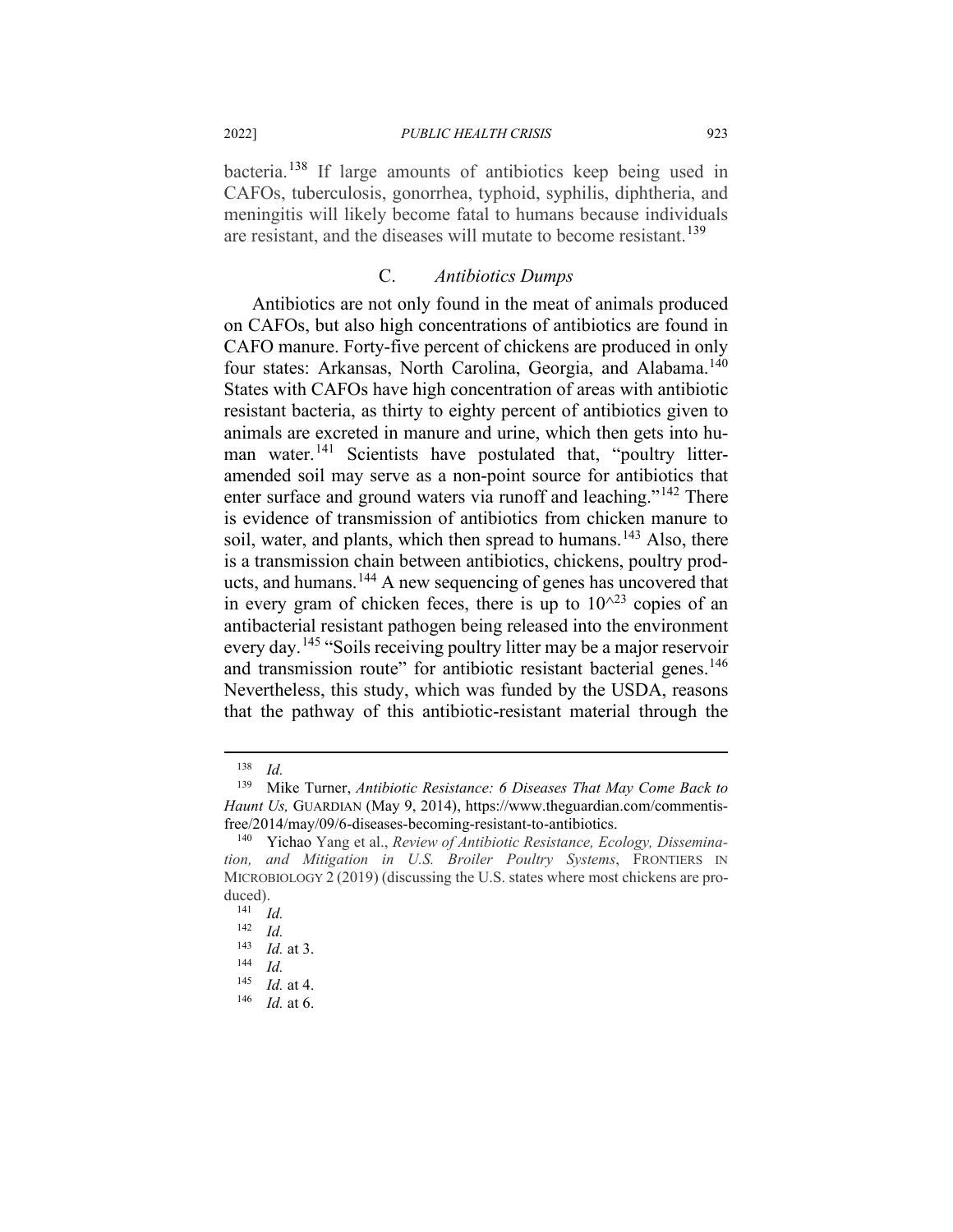environment is "complicated" and "more research is needed" to un-derstand it.<sup>[147](#page-25-0)</sup> Additionally, monitoring of land water will be critical, even though it is clear from the study that CAFOs have high concentration of antibiotic resistance excrement which is polluting hu-man water sources.<sup>[148](#page-25-1)</sup> The four American states primarily responsible for poultry, create dumps of chicken waste, which are sources of antibacterial resistance.<sup>[149](#page-25-2)</sup>

## D. *Organic Labels . . . Misleading and Not Enforced*

Consumers look to USDA labels to see if their meat contains antibiotics, however, the labels contribute to the problem rather than solve it. In 2020, a study of American adults found "that 50% of the respondents thought meat products with 'antibiotic-free' and 'hor-mone-free' labels were healthier than other products not labeled."<sup>[150](#page-25-3)</sup> The USDA has certified labels for products that state "organic," which is supposed to mean that the animal did not receive antibiotics.  $^{151}$  $^{151}$  $^{151}$ 

There are two problems with organic labels, these labels don't mean what we think they mean, and the rules are not enforced. First, the organic labels are misleading, even though the USDA claims meat is antibiotic free, "[c]hickens and turkeys can be given antibiotics in the hatchery while the chick is still in the egg and on its first day of life" and still meet the requirements to be labelled

<span id="page-25-3"></span><sup>150</sup> Lindsey Newman, *Consumer Perception of Antibiotic-Free and Hormone-Free Meet Products,* J. FOOD STUDIES 81 (2020), https://www.researchgate. net/publication/344735905\_Consumer\_Perception\_of\_Antibiotic-Free\_and\_Hor mone-free Meat Products.

<span id="page-25-4"></span><sup>151</sup> Miles McEvoy, *Organic 101: What the USDA Organic Label Means,*  USDA (Mar. 13, 2019), https://www.usda.gov/media/blog/2012/03/22/organic-101-what-usda-organic-label-means.

<sup>147</sup> **Id. at 7.**<br><sup>148</sup> *Id.*<br><sup>149</sup> *Id.* at 4

<span id="page-25-2"></span><span id="page-25-1"></span><span id="page-25-0"></span>*Id.* at 4 (Since antibiotic resistance genes can be transferred from manure to soil and "antibiotics migrate from soil through runoff," the four states where most poultry are produced are most likely home to high intensity areas of antibiotic resistance and pollution); Hayden Hedman et al., *A Review of Antimicrobial Resistance in Poultry Farming within Low-Resource Settings,* ANIMALS 2 (Jul. 24, 2020), https://www.ncbi.nlm.nih.gov/pmc/articles/PMC7460429/pdf/ani mals-10-01264.pdf. ("Promotion of intensive poultry production could increase antimicrobial resistance (AMR)." Also, "intensively raised poultry can function as animal reservoirs for AMR.").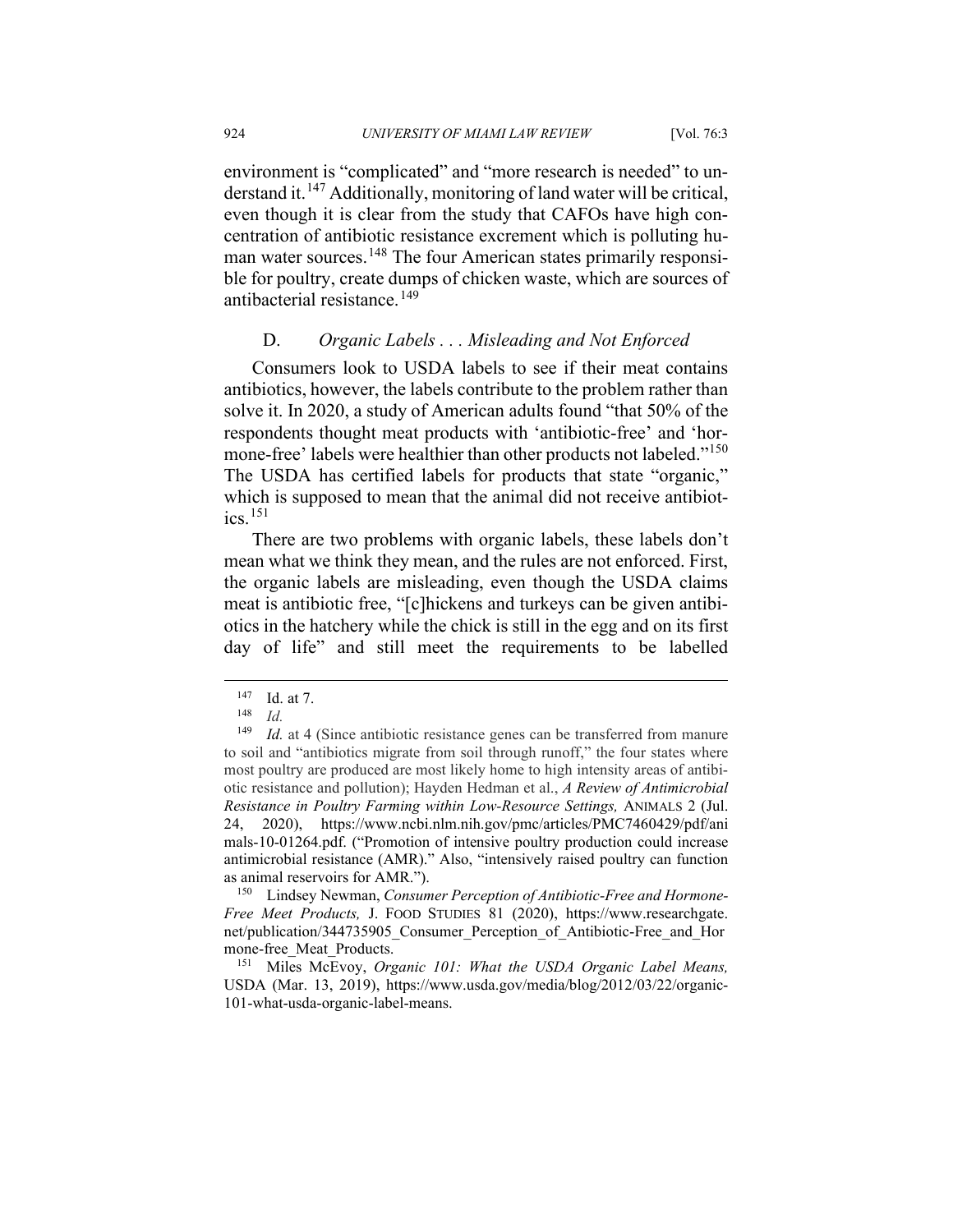"organic."[152](#page-26-0) Similarly, the label "no medically important antibiotics" is misleading because *any* antibiotic use can lead to antibiotic resistance in humans and the creation of antibiotic resistance bacteria.[153](#page-26-1) Second, "raised without antibiotics" is supposed to mean that the USDA has confirmed no antibiotics were used, however, the in-dustry is left to police itself.<sup>[154](#page-26-2)</sup> Producers send documentation to the USDA to support their claims, but the USDA does not confirm the reports with any investigations.[155](#page-26-3) Overall, the USDA's meat labels about antibiotics mislead consumers.<sup>[156](#page-26-4)</sup>

CAFOs pose a threat to human health through the creation of infectious diseases, BSE spread, and antibiotic resistance.<sup>[157](#page-26-5)</sup> This threat needs to be addressed and rectified. The UK government commissioned a review on antimicrobial resistance and found that without action the number of humans who could die yearly because of antibiotic resistance could grow to ten million by the year  $2050$ .<sup>[158](#page-26-6)</sup>

## IV. USDA AND CONGRESS POLICY ON CAFOS NEEDS TO **CHANGE**

CAFOs can be reformed to prevent the spread of infectious diseases to humans through the regulation of the USDA's policies and the creation of new laws. On the USDA's website they state their policy concerning CAFO's––"USDA's goal is for CAFO owners and operators to take voluntary actions to minimize potential air and water pollutants from storage facilities, confinement areas, and land application areas."<sup>[159](#page-26-7)</sup> The USDA's policy talks generally about CAFO pollution, but the agency has not set forth any strategic plan

<span id="page-26-0"></span><sup>152</sup> Calvo & Warren, *supra* note 136.

<span id="page-26-1"></span> $\frac{153}{154}$  *Id.* 

 $\frac{154}{155}$  *Id.* 

 $\frac{155}{156}$  *Id.* 

 $\frac{156}{157}$  *Id.* 

See part III.

<span id="page-26-6"></span><span id="page-26-5"></span><span id="page-26-4"></span><span id="page-26-3"></span><span id="page-26-2"></span><sup>158</sup> *Antimicrobial Resistance: Tackling a Crises For the Health and Wealth of Nations,* Review on Antimicrobial Resistance, Chaired by Jim O'Neill*,* 5 (Dec 2014) https://amr-review.org/sites/default/files/AMR%20Review%20Paper%20- %20Tackling%20a%20crisis%20for%20the%20health%20and%20wealth%20 of%20nations\_1.pdf.<br> $\frac{159}{\text{Animal Feedir}}$ 

<span id="page-26-7"></span><sup>159</sup> *Animal Feeding Operations,* USDA, https://www.nrcs.usda.gov/wps/portal/nrcs/main/national/plantsanimals/livestock/afo/ (last visited Nov. 13, 2021).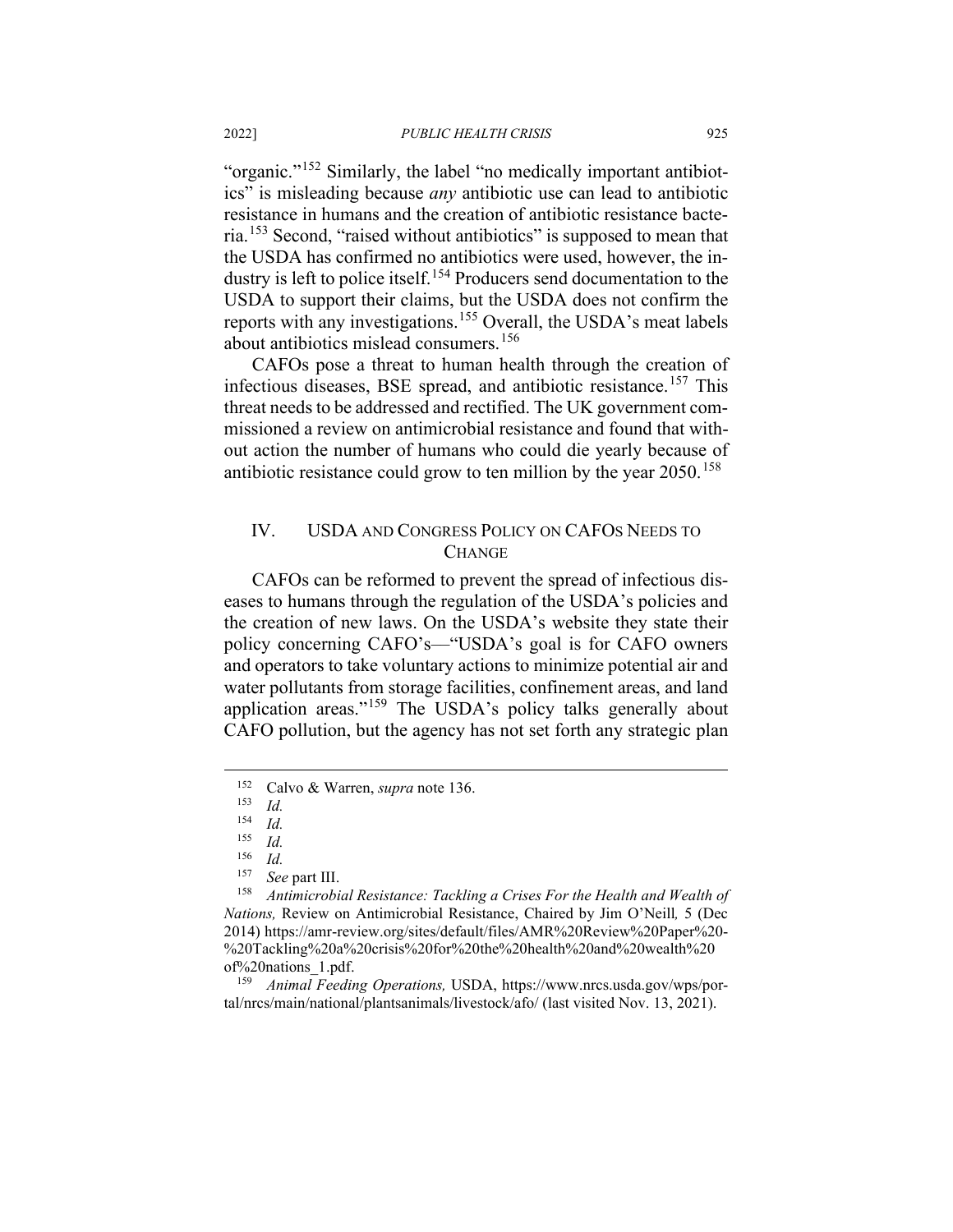for preventing or minimizing the spread of infectious diseases. The USDA's general policy encourages CAFOs to police themselves through voluntary action, and the USDA offers to provide technical and financial assistance through the National Resource Conserva-tion Service ("NRCS").<sup>[160](#page-27-0)</sup> Congress has passed the AHPA to address infectious disease spread on CAFOs, and the USDA needs to use its broad mandate to promote policies of de-intensification and more sanitary animal conditions.<sup>[161](#page-27-1)</sup>

First, if the USDA promotes policies of de-intensification of the livestock industry these efforts would go a long way towards helping reduce the pandemic risk from factory farming.<sup>[162](#page-27-2)</sup> Overcrowding and unsanitary conditions in factory farms present the two biggest risks that could be effectively changed through policies that limit the number of livestock allowed on factory farms.<sup>[163](#page-27-3)</sup> One example, is the USDA could act under the authority of the AHPA and mandate a cap on the number of livestock allowed to be held on one CAFO. Another policy that would help with de-intensification, is the USDA could mandate that the "organic" label rules apply to *all* CAFOs. One of the organic rules is that "[a]ll organic livestock and poultry are required to have access to the outdoors year-round."<sup>[164](#page-27-4)</sup> If this standard was adopted for all livestock on CAFOs, then producers would be forced to de-intensify to provide sufficient outdoor space for their animals. The USDA needs to shift its policies to fill the regulatory hole by policing farm animal conditions to prevent pandemics and expand its organic policies to all CAFOs.

Second, the USDA needs to promote policies of vaccination and protection of CAFO workers to stop the spread of infectious diseases from livestock to workers. If de-intensification occurs, then less factory workers will be necessary, which will lessen the threat of disease spread. As a baseline, all CAFO workers need to be trained to

<span id="page-27-0"></span><sup>&</sup>lt;sup>160</sup> *Id.* ("NRCS can help landowners achieve this goal by providing technical and in many cases financial assistance, for the adoption of practices that will protect our natural resources.").

<sup>161</sup> 7 U.S.C § 8308(a).

 $\frac{162}{163}$  *Id.* 

<span id="page-27-3"></span><span id="page-27-2"></span><span id="page-27-1"></span>See Surge in Diseases of Animal Origin Necessitates New Approach to *Health–Report,* FOOD AND AGRIC. ORG. OF THE UNITED NATIONS (Dec. 16, 2013), https://www.fao.org/news/story/en/item/210621/icode/; Samuel, *supra* note, 67.

<span id="page-27-4"></span><sup>164</sup> *About the Organic Standard,* USDA, https://www.ams.usda.gov/gradesstandards/organic-standards (last visited Nov. 18, 2021).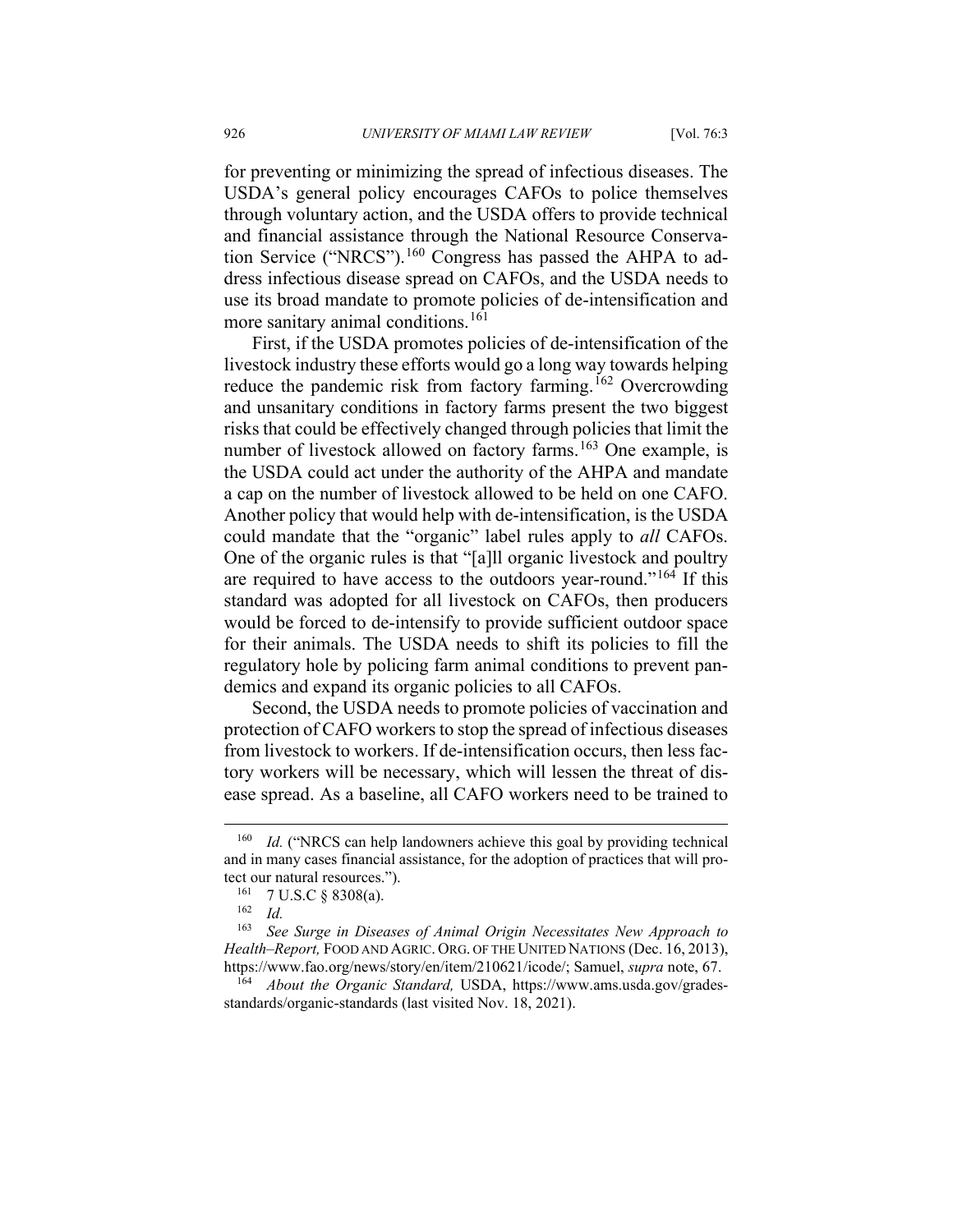observe, identify, and treat infected animals.[165](#page-28-0) Additionally, studies have found that vaccination of CAFO workers would effectively prevent diseases from spreading.<sup>[166](#page-28-1)</sup> The USDA needs to pass regulations that mandate CAFO workers are up to date on relevant vaccines because they are the first point of contact between zoonotic diseases.

Finally, legislation is another avenue to achieve this de-intensification. Senator Cory Booker has proposed legislation that would phase out factory farms by  $2040$ .<sup>[167](#page-28-2)</sup> Booker said in a statement, "[o]ur food system was not broken by the pandemic and it was not broken by independent family farmers, . . . [i]t was broken by large, multinational corporations like Tyson . . . because of . . . buying power and size, have undue influence over the marketplace and over public policy."<sup>[168](#page-28-3)</sup>

Big picture, the most effective way to prevent against the CAFO pandemic threat, is for the USDA to invest more in plant-based agriculture to grow crops to feed humans, rather than raising livestock, to reduce the threat of infectious diseases and antibiotic re-sistance.<sup>[169](#page-28-4)</sup> Positively, the USDA does seem to be shifting its energy towards de-intensification because on October 12, 2021, the USDA announced it would be investing more than \$146 million into sustainable agricultural research made through the National Institute of Food and Agriculture ("NIFA") Sustainable Agriculture Systems program.[170](#page-28-5) Currently, there are over 25,000 CAFOs in the United States, and action needs to be taken to de-intensify farms, protect workers, and shift resources towards sustainable research.<sup>[171](#page-28-6)</sup>

<sup>&</sup>lt;sup>165</sup> Hollenbeck, *supra* note 7, at 45.<br><sup>166</sup> Saenz, *supra* pote 6, at 3

Saenz, *supra* note 6, at 3.

<span id="page-28-2"></span><span id="page-28-1"></span><span id="page-28-0"></span><sup>167</sup> J. Edward Moreno, *Booker Renews Push to Phase Out Factory Farming By 2040 After Pandemic Hits Meatpacking Plants*, HILL, (May 7, 2020), https://thehill.com/homenews/senate/496661-booker-renews-push-to-phase-outfactory-farming-by-2040-after-pandemic-hits.

 $\frac{168}{169}$  *Id.* 

See Wiebers & Feigin, *supra* note 8, at 3.

<span id="page-28-5"></span><span id="page-28-4"></span><span id="page-28-3"></span><sup>170</sup> *USDA Announces More Than \$146M Investment in Sustainable Agricultural Research,* USDA (Oct. 6, 2021), https://www.usda.gov/media/press-releases/2021/10/06/usda-announces-more-146m-investment-sustainable-agricultural.<br> $\frac{171}{171}$ 

<span id="page-28-6"></span>FACTORY FARM NATION, *supra* note 14, at 1 (as of 2020, there are estimated to be about 25,000 factory farms in the U.S.).